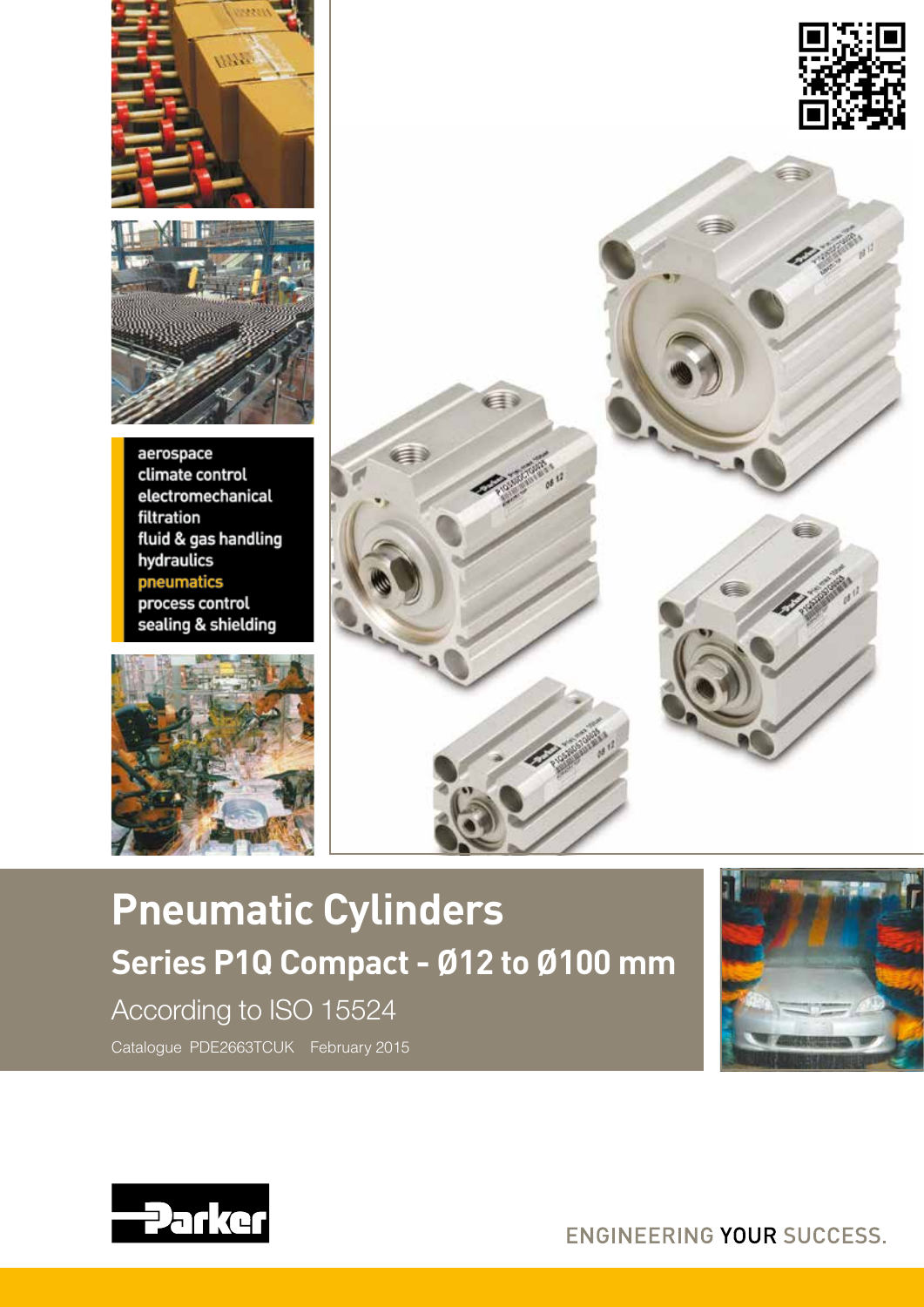| <b>Technical Information</b> |  |
|------------------------------|--|
|                              |  |
|                              |  |
|                              |  |
|                              |  |
|                              |  |
|                              |  |
| <b>Dimensions</b>            |  |
|                              |  |
|                              |  |
|                              |  |
|                              |  |
|                              |  |
| Mountings                    |  |
|                              |  |
|                              |  |
|                              |  |
| Accessories                  |  |
|                              |  |

# **/!\ WARNING**

#### FAILURE OR IMPROPER SELECTION OR IMPROPER USE OF THE PRODUCTS AND/OR SYSTEMS DESCRIBED HEREIN OR RELATED ITEMS CAN CAUSE DEATH, PERSONAL INJURY AND PROPERTY DAMAGE.

This document and other information from Parker Hannifin Corporation, its subsidiaries and authorized distributors provide product and/or system options for further investigation by users having technical expertise. It is important that you analyze all aspects of your application including consequences of any failure, and review the information concerning the product or system in the current product catalog. Due to the variety of operating conditions and applications for these products or systems, the user, through its own analysis and testing, is solely responsible for making the final selection of the products and systems and assuring that all performance, safety and warning requirements of the application are met.

The products described herein, including without limitation, product features, specifications, designs, availability and pricing, are subject to change by Parker Hannifin Corporation and its subsidiaries at any time without notice.

# Offer of Sale

The items described in this document are hereby offered for sale by Parker Hannifin Corporation, its subsidiaries or its authorized distributors. This offer and its acceptance are governed by the provisions stated on the separate page of this document entitled "Offer of Sale".

© Copyright 2014 Parker Hannifin Corporation. All Rights Reserved

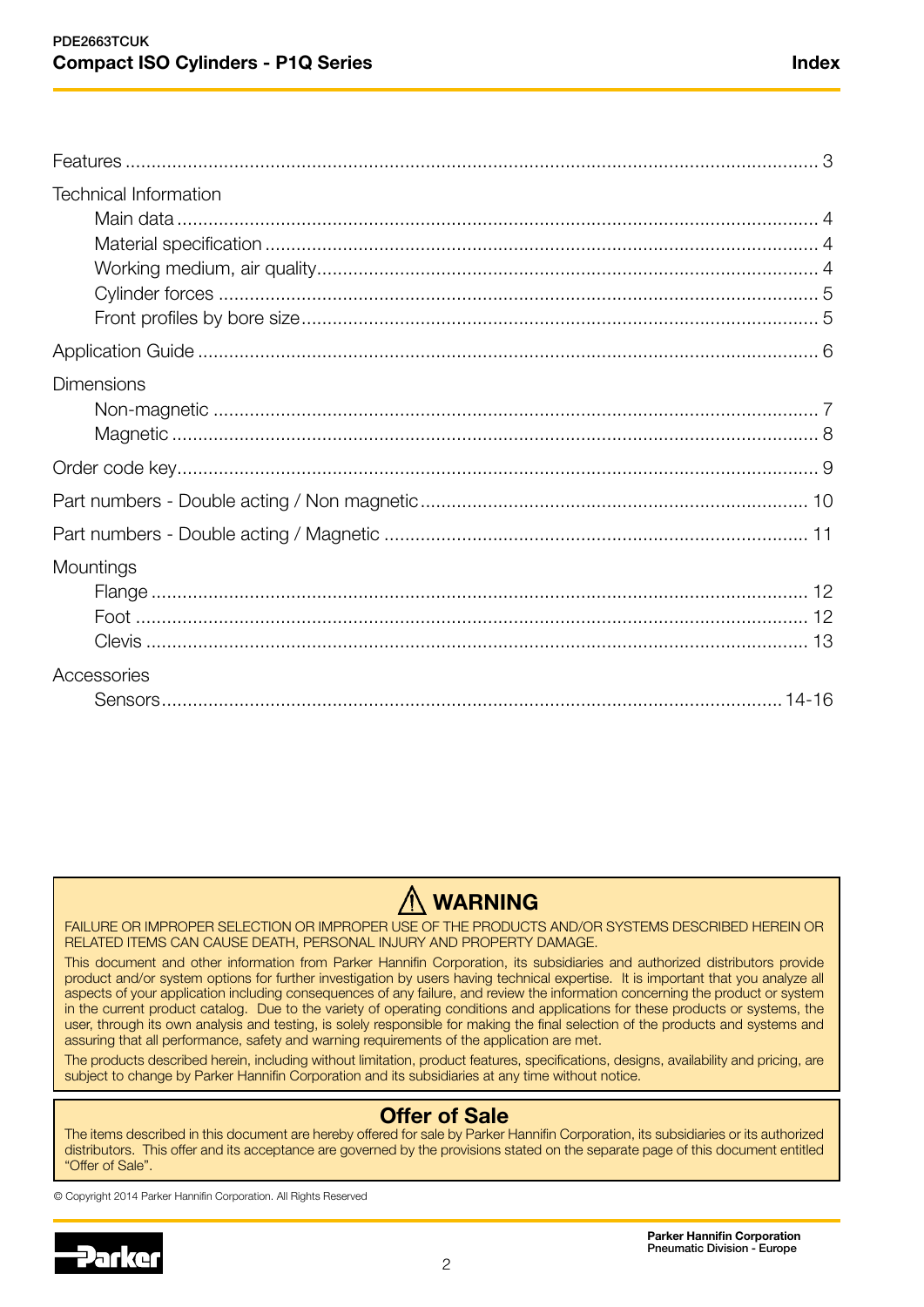

# P1Q Compact Cylinder

Parker's P1Q series cylinders provide an economical, compact design suited for a variety of applications. With its modular flexibility, the P1Q will provide the ideal solution machine builders need today.

The P1Q series is available in 10 bore sizes from 12 mm to 100 mm and standard strokes from 5 mm to 100 mm. The cylinder is supplied in a choice of magnetic or non-magnetic function, the non-magnetic version offers very short axial dimensions. For optimum compactness the P1Q range is supplied with female piston rod thread.

The P1Q provides quieter operation due to its built in buffer cushioning which is standard on all bore sizes. Included within the magnetic versions bores 32 - 100mm is a teflon piston wear ring providing superior life.

## Sensors and Accessories

When position signals are needed anywhere along the stroke the integrated sensor grooves provide flexible mounting of any combination of PNP, NPN, reed sensors with flying leads and M8 cord options within the Parker P8S Global Sensor Family.

In addition to the compactness and modular design flexibility of P1Q are a range of cylinder mountings including flange, foot and clevis brackets to ease installation.

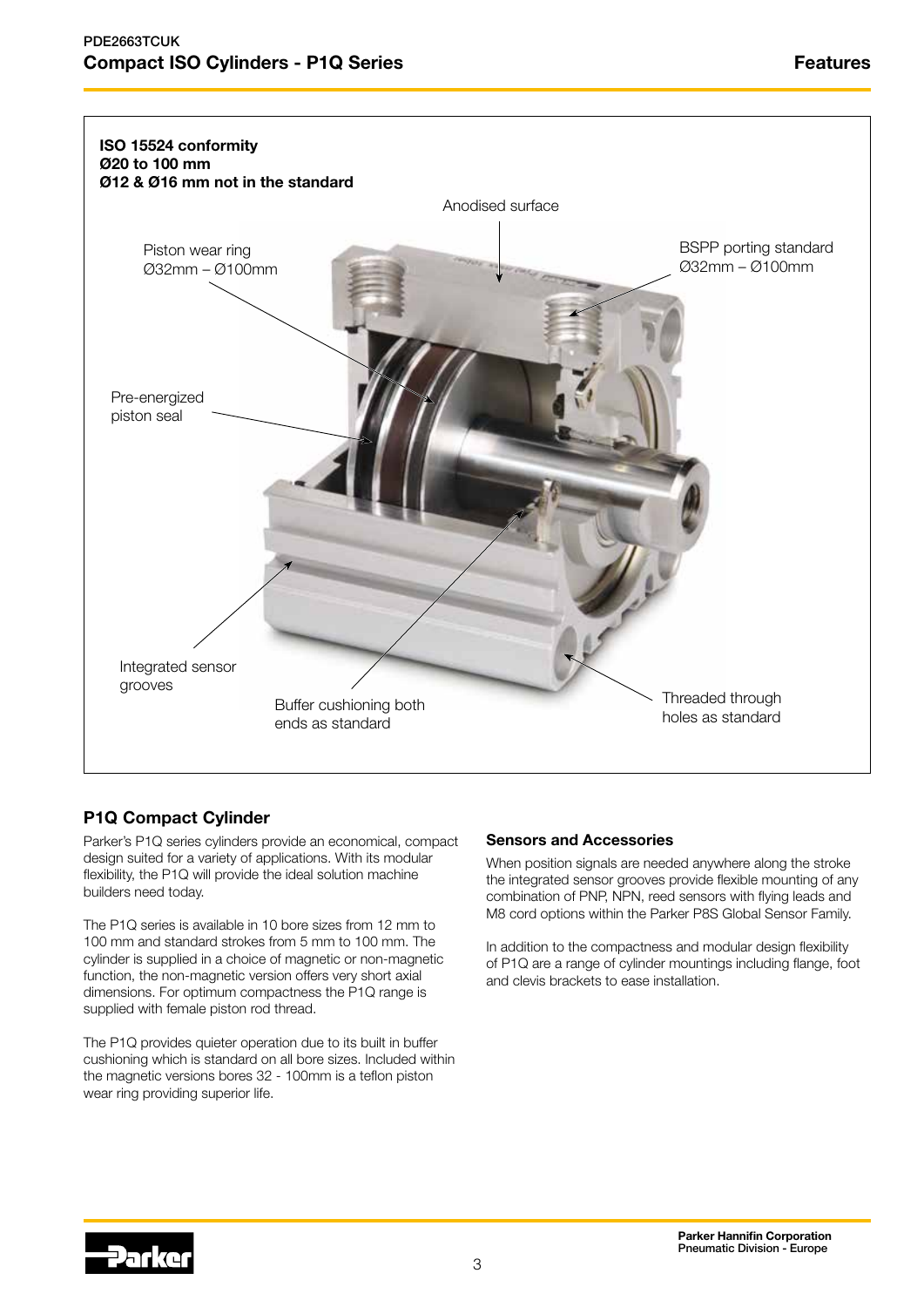# General technical data

| Product type        |               | Compact                                  |
|---------------------|---------------|------------------------------------------|
| Bore size           |               | 12 - 100 mm                              |
| Stroke length       |               | $100 \text{ mm}$                         |
| Versions            | P1QB          | Double acting, Non magnetic              |
|                     | P1QG          | Double acting, Magnetic                  |
| Cushioning          |               | Elastic cushioning                       |
| Position sensing    |               | Proximity sensor                         |
| <b>Installation</b> | <b>Direct</b> | Through holes                            |
|                     |               | Female thread on front and rear end face |
|                     | Accessories   | Cylinder mountings                       |
| Mounting position   |               | Any                                      |

# Operating and environmental data

| Operating medium     | For best possible service life and trouble-free operation it is recommended to use dry, filtered compressed air to ISO<br>8573-1:2010 quality class 3.4.3. This specifies a dew point of +3 <sup>o</sup> C for indoor operation (a lower dew point should<br>be selected for outdoor operation) and is in line with the air quality from most standard compressors with a standard |
|----------------------|------------------------------------------------------------------------------------------------------------------------------------------------------------------------------------------------------------------------------------------------------------------------------------------------------------------------------------------------------------------------------------|
|                      | filter. Refer to page 22.                                                                                                                                                                                                                                                                                                                                                          |
| Operating pressure   | 0.5 bar to 10 bar                                                                                                                                                                                                                                                                                                                                                                  |
| Ambient temperature  | $-5\degree$ C to $+60\degree$ C                                                                                                                                                                                                                                                                                                                                                    |
| Pre-lubricated       | Further lubrication is normally not necessary. If additional lubrication is introduced it must be continued.                                                                                                                                                                                                                                                                       |
| Corrosion resistance | High resistance to corrosion and chemicals. Materials and surface treatment have been selected for industrial<br>applications where solvents and detergents are frequently used.                                                                                                                                                                                                   |

# Material specification



| No | Part name / bore | $12 - 25$                     | 32                            | $40 - 100$               |  |  |
|----|------------------|-------------------------------|-------------------------------|--------------------------|--|--|
|    | Body             |                               | Hard anodised aluminium alloy |                          |  |  |
| 2  | Front cover      | Hard anodised aluminium alloy |                               | Anodised aluminium alloy |  |  |
| 3  | Rear cover       |                               | Anodised aluminium alloy      |                          |  |  |
| 4  | Piston rod       | Stainless steel               |                               | Medium carbor steel      |  |  |
| 5  | Piston           |                               | Anodised aluminium alloy      |                          |  |  |
| 6  | Piston rod seal  |                               | <b>NBR</b>                    |                          |  |  |
|    | Circlip          | Stainless steel               |                               | Spring steel             |  |  |
| 8  | $O$ ring         |                               | <b>NBR</b>                    |                          |  |  |
| 9  | Piston bolt      | Stainless steel               |                               | <b>SCM</b>               |  |  |
| 10 | Piston seal      |                               | <b>NBR</b>                    |                          |  |  |
| 11 | Piston gasket    |                               | <b>NBR</b>                    |                          |  |  |
| 12 | <b>Buffer</b>    |                               | <b>NBR</b>                    |                          |  |  |
| 13 | Magnet           |                               | Plastic                       |                          |  |  |
| 14 | Wear ring        |                               |                               | Teflon                   |  |  |
| 15 | Bush             |                               |                               | Bearing alloy            |  |  |

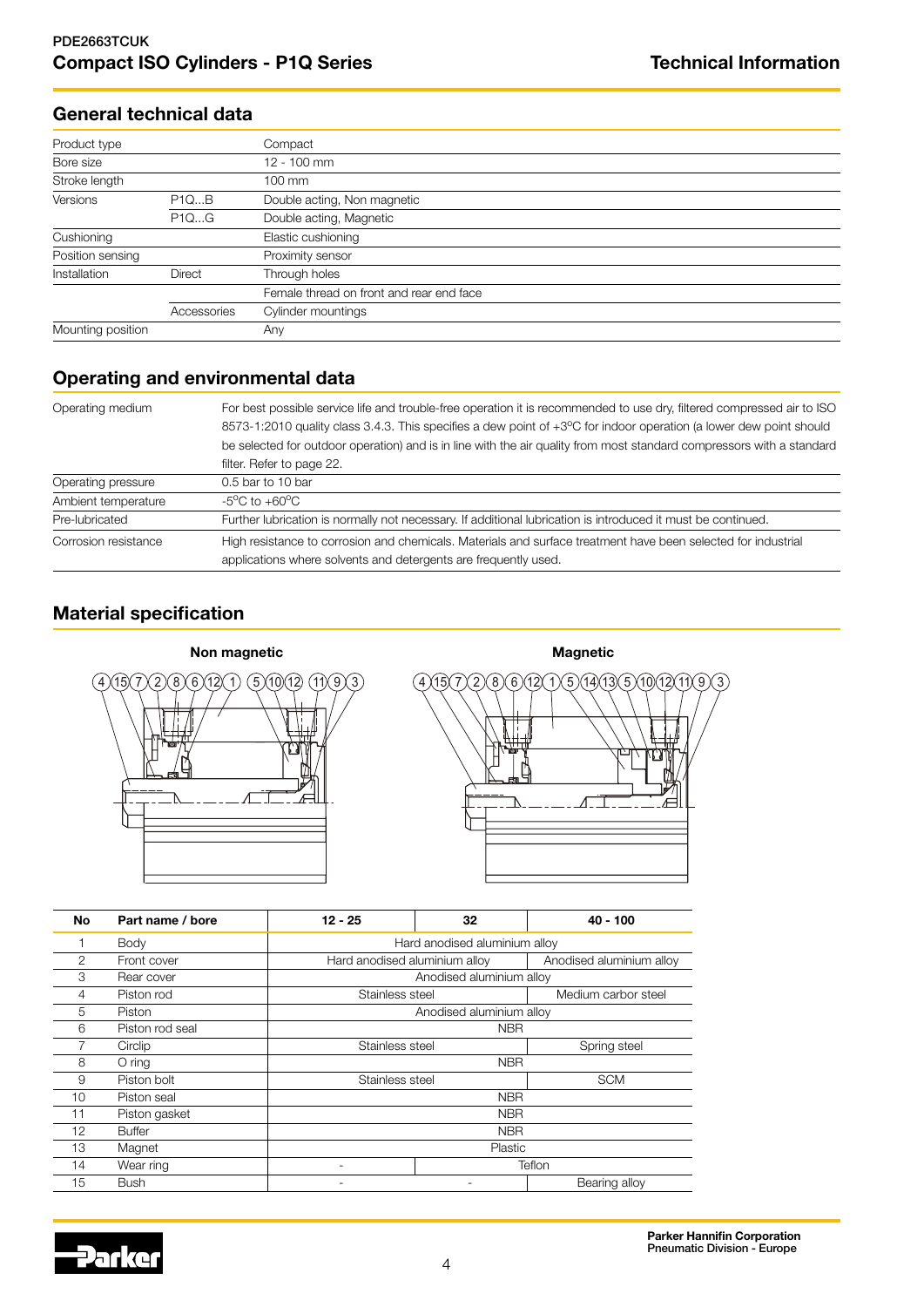# Main data: P1Q

| bore | area          | area            |                 | <b>Thread</b>     | at<br>0 mm stroke | addition<br>per 5 mm<br>stroke | <b>Air consumption</b> | Port           |
|------|---------------|-----------------|-----------------|-------------------|-------------------|--------------------------------|------------------------|----------------|
| mm   | $\text{cm}^2$ | mm              | cm <sup>2</sup> | (female)          | kg                | kg                             | <b>litres</b>          | size           |
| 12   | 1.1           | 6               | 0.28            | $M3 \times 0.5$   | 0.06              | 0.01                           | $0.0139$ <sup>1)</sup> | M <sub>5</sub> |
| 16   | 2.0           | 8               | 0.50            | $M4 \times 0.7$   | 0.07              | 0.02                           | $0.0246$ <sup>1)</sup> | M <sub>5</sub> |
| 20   | 3.1           | 10              | 0.79            | $M5 \times 0.8$   | 0.09              | 0.03                           | $0.0385$ <sup>1)</sup> | M <sub>5</sub> |
| 25   | 4.9           | 12              | 1.1             | $M6 \times 1.0$   | 0.13              | 0.03                           | $0.0633$ <sup>1)</sup> | M <sub>5</sub> |
| 32   | 8.0           | 16              | 2.0             | M8 x 1.25         | 0.19              | 0.03                           | $0.1050$ <sup>1)</sup> | G1/8           |
| 40   | 12.6          | 16              | 2.0             | M8 x 1.25         | 0.25              | 0.03                           | $0.1620$ <sup>1)</sup> | G1/8           |
| 50   | 19.6          | 20              | 3.1             | $M10 \times 1.5$  | 0.45              | 0.04                           | $0.2530$ <sup>1)</sup> | G1/4           |
| 63   | 31.2          | 20              | 3.1             | $M10 \times 1.5$  | 0.68              | 0.05                           | $0.4140$ <sup>1)</sup> | G1/4           |
| 80   | 50.3          | 25              | 4.9             | $M16 \times 2.0$  | 1.25              | 0.07                           | $0.6690$ <sup>1)</sup> | G3/8           |
| 100  | 78.5          | 30              | 7.0             | $M20 \times 2.5$  | 1.93              | 0.15                           | $1.0430$ <sup>1)</sup> | G3/8           |
|      |               | <b>Cylinder</b> |                 | <b>Piston rod</b> |                   |                                |                        |                |

<sup>1)</sup> Free air consumption per 10 mm stroke length for a double stroke at 6 bar

# Cylinder forces, double acting variants

| Cyl. bore/ pist. | <b>Stroke</b> | <b>Piston area</b> | Max theoretical force in N (bar) |              |              |              |              |              |              |              |              |              |  |  |
|------------------|---------------|--------------------|----------------------------------|--------------|--------------|--------------|--------------|--------------|--------------|--------------|--------------|--------------|--|--|
| rod mm           |               | cm <sup>2</sup>    | 1.0                              | 2.0          | 3.0          | 4.0          | 5.0          | 6.0          | 7.0          | 8.0          | 9.0          | 10.0         |  |  |
| 12/6             | $^{+}$        | 1.1<br>0.8         | 11<br>8                          | 23<br>17     | 34<br>25     | 45<br>34     | 57<br>42     | 68<br>51     | 79<br>59     | 90<br>68     | 102<br>76    | 113<br>85    |  |  |
| 16/8             | $+$           | 2.0<br>1.5         | 20<br>15                         | 40<br>30     | 60<br>45     | 80<br>60     | 101<br>75    | 121<br>90    | 141<br>106   | 161<br>121   | 181<br>136   | 201<br>151   |  |  |
| 20/10            | $+$           | 3.1<br>2.4         | 31<br>24                         | 63<br>47     | 94<br>71     | 126<br>94    | 157<br>118   | 188<br>141   | 220<br>165   | 251<br>188   | 283<br>212   | 314<br>236   |  |  |
| 25/12            | $+$           | 4.9<br>3.8         | 49<br>38                         | 98<br>76     | 147<br>113   | 196<br>151   | 245<br>189   | 295<br>227   | 344<br>264   | 393<br>302   | 442<br>340   | 491<br>378   |  |  |
| 32/16            | $^{+}$        | 8.0<br>6.0         | 80<br>60                         | 161<br>121   | 241<br>181   | 322<br>241   | 402<br>302   | 483<br>362   | 563<br>422   | 643<br>483   | 724<br>543   | 804<br>603   |  |  |
| 40/16            | $+$           | 12.6<br>10.6       | 126<br>106                       | 251<br>211   | 377<br>317   | 503<br>422   | 628<br>528   | 754<br>633   | 880<br>739   | 1005<br>844  | 1131<br>950  | 1257<br>1056 |  |  |
| 50/20            | $+$           | 19.6<br>16.5       | 196<br>165                       | 393<br>330   | 589<br>495   | 785<br>660   | 982<br>825   | 1178<br>990  | 1374<br>1155 | 1571<br>1319 | 1767<br>1484 | 1963<br>1649 |  |  |
| 63/20            | $+$<br>$\sim$ | 31.2<br>28.0       | 312<br>280                       | 623<br>561   | 935<br>841   | 1247<br>1121 | 1559<br>1402 | 1870<br>1682 | 2182<br>1962 | 2494<br>2242 | 2806<br>2523 | 3117<br>2803 |  |  |
| 80/25            | $+$           | 50.3<br>45.4       | 503<br>454                       | 1005<br>907  | 1508<br>1361 | 2011<br>1814 | 2513<br>2268 | 3016<br>2721 | 3519<br>3175 | 4021<br>3629 | 4524<br>4082 | 5027<br>4536 |  |  |
| 100/30           | $+$           | 78.5<br>71.5       | 785<br>715                       | 1571<br>1430 | 2356<br>2145 | 3142<br>2860 | 3927<br>3575 | 4712<br>4290 | 5498<br>5005 | 6283<br>5720 | 7069<br>6435 | 7854<br>7150 |  |  |

= Outward stroke

= Return stroke

# Note:

Select a theoretical force 50-100% larger than the force required

# Front profiles by bore sizes

















Parker Hannifin Corporation Pneumatic Division - Europe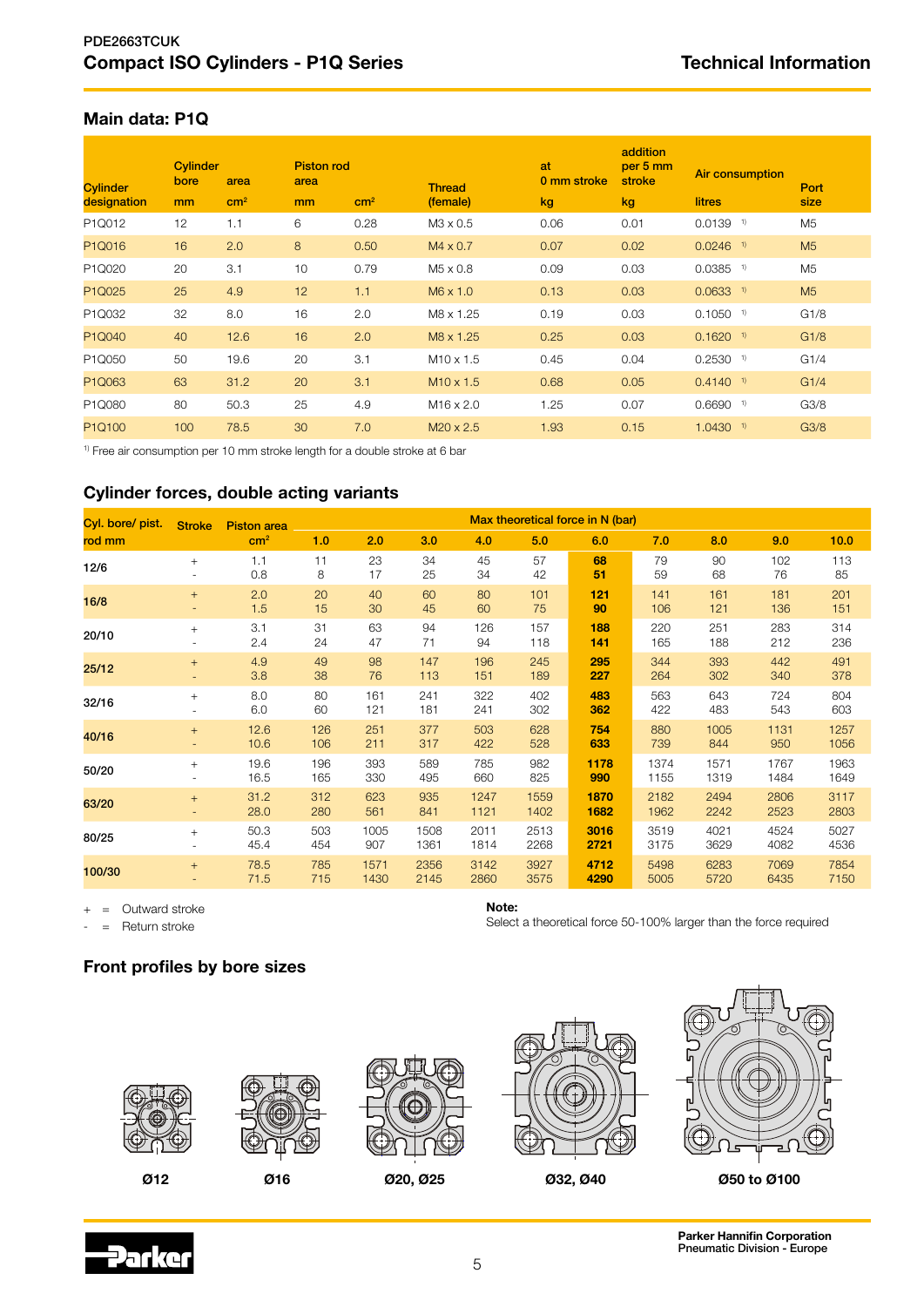# Selecting Pneumatic System Components

Cylinder to Valve: The below chart contains recommendations for selecting air valve products based on 5.5 bar with a 0.35 bar pressure drop. The values within the chart show the corresponding Cv values.

#### Moduflex Valve System

- Stand-alone valves, short-build valve manifold, or large valve manifold configurations available
- Cv range from 0.18 0.80
- Peripheral modules available— flow control, pressure regulation, P.O. check valves and vacuum generators



|                |     | Cylinder bore size |      |        |      |      |        |      |      |                         |      |
|----------------|-----|--------------------|------|--------|------|------|--------|------|------|-------------------------|------|
|                |     | 12                 | 16   | 20     | 25   | 32   | 40     | 50   | 63   | 80                      | 100  |
|                | 50  | 0.004              | 0.01 | 0.01   | 0.02 | 0.03 | 0.04   | 0.06 | 0.10 | 0.16                    | 0.26 |
|                | 100 | 0.01               | 0.01 | 0.02   | 0.03 | 0.05 | 0.08   | 0.13 | 0.20 | 0.33                    | 0.51 |
|                | 150 | 0.01               | 0.02 | 0.03   | 0.05 | 0.08 | 0.12   | 0.19 | 0.30 | 0.49                    | 0.77 |
| (mm/s)         | 200 | 0.01               | 0.03 | 0.04   | 0.06 | 0.10 | 0.16   | 0.26 | 0.41 | 0.65                    | 1.02 |
|                | 250 | 0.02               | 0.03 | 0.05   | 0.08 | 0.13 | 0.20   | 0.32 | 0.51 | 0.82                    | 1.28 |
|                | 300 | 0.02               | 0.04 | 0.06   | 0.10 | 0.16 | 0.25   | 0.38 | 0.61 | 0.98                    | 1.53 |
| Cylinder speed | 350 | 0.03               | 0.05 | 0.07   | 0.11 | 0.18 | 0.29   | 0.45 | 0.71 | 1.15                    | 1.79 |
|                | 400 | 0.03               | 0.05 | 0.08   | 0.13 | 0.21 | 0.33   | 0.51 | 0.81 | 1.31                    | 2.04 |
|                | 450 | 0.03               | 0.06 | 0.09   | 0.14 | 0.24 | 0.37   | 0.58 | 0.91 | 1.47                    | 2.30 |
|                | 500 | 0.04               | 0.07 | 0.10   | 0.16 | 0.26 | 0.41   | 0.64 | 1.01 | 1.64                    | 2.56 |
|                |     |                    |      | Size 1 |      |      | Size 2 |      |      | See Larger valve system |      |

## Isys Micro / ISO Valve System

- Isys Micro Cv range 0.30 0.35
- IsysNet system fieldbus, Turck system fieldbus, 25 pin D-sub, or low cost Moduflex fieldbus options available
- Isys ISO offers 5 sizes with Cv range 0.55 6.0



|                |     | Cylinder bore size |      |      |      |      |      |      |      |      | Valve range |                   |
|----------------|-----|--------------------|------|------|------|------|------|------|------|------|-------------|-------------------|
|                |     | 12                 | 16   | 20   | 25   | 32   | 40   | 50   | 63   | 80   | 100         |                   |
|                | 50  | 0.004              | 0.01 | 0.01 | 0.02 | 0.03 | 0.04 | 0.06 | 0.10 | 0.16 | 0.26        | <b>Isys Micro</b> |
|                | 100 | 0.01               | 0.01 | 0.02 | 0.03 | 0.05 | 0.08 | 0.13 | 0.20 | 0.33 | 0.51        | <b>HB</b>         |
|                | 150 | 0.01               | 0.02 | 0.03 | 0.05 | 0.08 | 0.12 | 0.19 | 0.30 | 0.49 | 0.77        | <b>HA</b>         |
| (mm/s)         | 200 | 0.01               | 0.03 | 0.04 | 0.06 | 0.10 | 0.16 | 0.26 | 0.41 | 0.65 | 1.02        |                   |
|                | 250 | 0.02               | 0.03 | 0.05 | 0.08 | 0.13 | 0.20 | 0.32 | 0.51 | 0.82 | 1.28        | H1                |
| Cylinder speed | 300 | 0.02               | 0.04 | 0.06 | 0.10 | 0.16 | 0.25 | 0.38 | 0.61 | 0.98 | 1.53        |                   |
|                | 350 | 0.03               | 0.05 | 0.07 | 0.11 | 0.18 | 0.29 | 0.45 | 0.71 | 1.15 | 1.79        |                   |
|                | 400 | 0.03               | 0.05 | 0.08 | 0.13 | 0.21 | 0.33 | 0.51 | 0.81 | 1.31 | 2.04        | H2                |
|                | 450 | 0.03               | 0.06 | 0.09 | 0.14 | 0.24 | 0.37 | 0.58 | 0.91 | 1.47 | 2.30        |                   |
|                | 500 | 0.04               | 0.07 | 0.10 | 0.16 | 0.26 | 0.41 | 0.64 | 1.01 | 1.64 | 2.56        |                   |

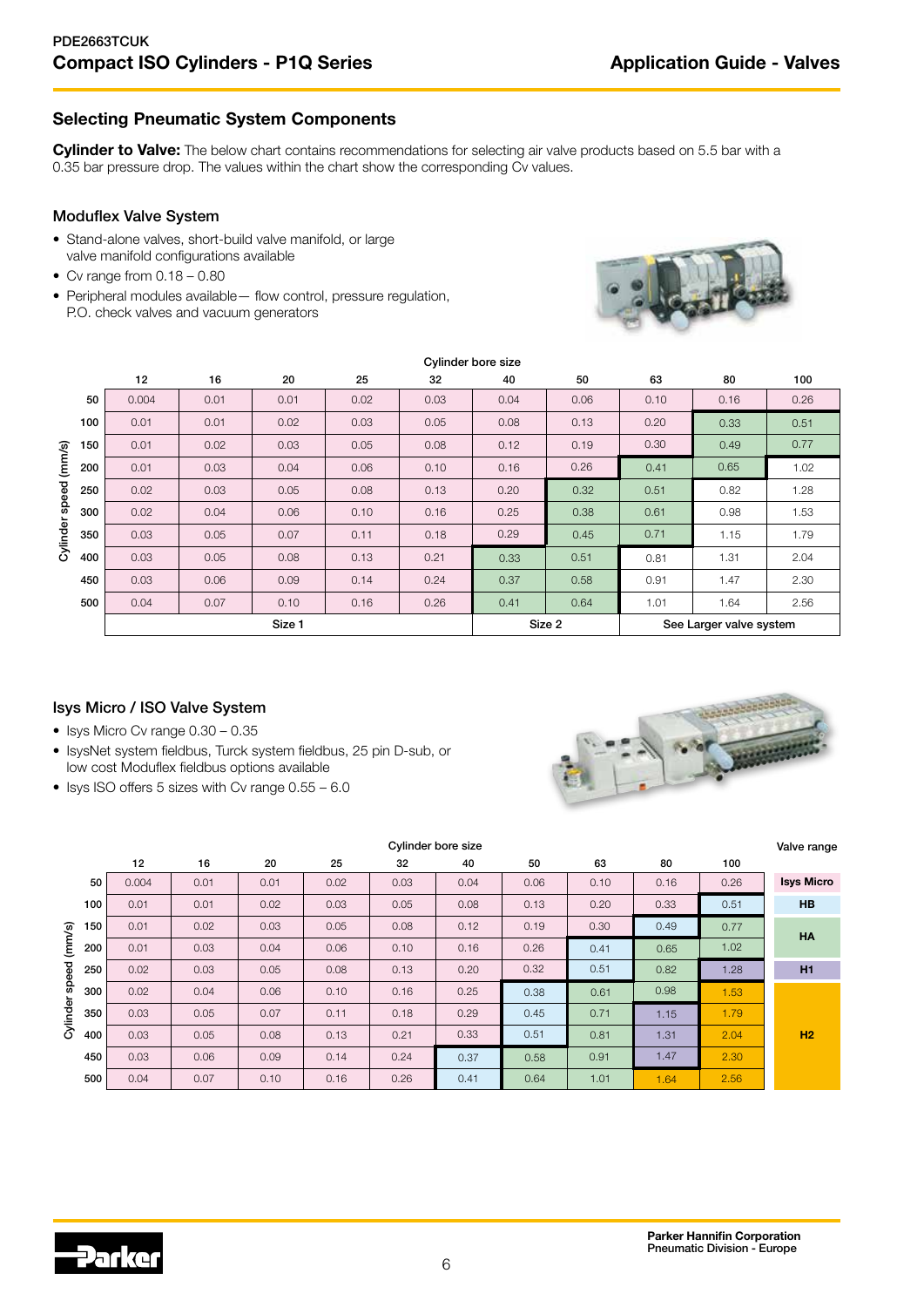# Dimensions (mm)

Double acting, non magnetic piston, elastic cushioning, piston rod with internal thread



The non magnetic version is not in the ISO standard, ZA and ZB could be different depending on the cylinder's manufacturer WH and ZB are without pressure in the cylinder, deformation of elastic bumpers under pressure gives different dimensions

| <b>Bore</b><br>size | Е   | <b>TG</b>       | F           | OH   | <b>RT</b><br>6H | <b>BG</b>                 | <b>KF</b>      | <b>AF</b> | ØRR          | <b>LB</b> | ØDT  | ØMM<br>f <sub>8</sub> | <b>SW</b>       | PL <sub>1</sub> | PL <sub>2</sub> | EE.            | X <sub>1</sub> | X <sub>2</sub> | <b>WH</b>              |                                     | ZA                    |                         | <b>ZB</b>                    |
|---------------------|-----|-----------------|-------------|------|-----------------|---------------------------|----------------|-----------|--------------|-----------|------|-----------------------|-----------------|-----------------|-----------------|----------------|----------------|----------------|------------------------|-------------------------------------|-----------------------|-------------------------|------------------------------|
| ø<br>(mm)           |     |                 |             |      |                 |                           |                |           |              |           |      |                       |                 |                 |                 |                |                |                |                        | 5 <sub>to</sub><br>50 <sub>mm</sub> | 75 to<br><b>100mm</b> | 5 <sub>to</sub><br>50mm | <b>75 to</b><br><b>100mm</b> |
| 12                  | 25  | 15,5<br>±0,3    |             | 12,5 | M4              | 11,0                      | ΜЗ             | 6         | 3,5          | 4,0       | 6,5  | 6                     | 5               | 5,0             | 7,5             | M5             | 0              | $\mathbf{0}$   | 3,5<br>±1,5            | 17,0                                | $\sim$                | 20,5                    | $\sim$                       |
| 16                  | 29  | 20<br>±0,3      |             | 14,5 | M4              | 11,0                      | M4             | 8         | 3,5          | 4,0       | 6,5  | 8                     | 6               | 5,0             | 7,5             | M <sub>5</sub> | 3,5            | 3,5            | 3,5<br>±1,5            | 17.0                                | $\sim$                | 20,5                    |                              |
| 20                  | 36  | 25.5<br>±0,3    | 7.6         | 18.0 | M6              | 17.0                      | M5             | 7         | 5,4          | 7,0       | 9,0  | 10                    | 8               | 5,5             | 9,0             | M5             | 5,5            | 5,5            | 4,5<br>±1,5            | 19.5                                | $\sim$                | 24,0                    | $\sim$                       |
| 25                  | 40  | 28<br>±0,3      | 16.4        | 20,0 | M <sub>6</sub>  | 17,0                      | M <sub>6</sub> | 12        | 5,4          | 7,0       | 9,0  | 12                    | 10 <sup>°</sup> | 5,5             | 11,0            | M <sub>5</sub> | 6,5            | 6,5            | 5 <sup>5</sup><br>±1.5 | 22,5                                | $\sim$                | 27,5                    | $\overline{\phantom{a}}$     |
| 32                  | 45  | 34<br>±0.3      | 14.0 27.0   |      | M6              | 17,0                      | M8             | 13        | 5,5          | 7,0       | 9,0  | 16                    | 14              | 7,5             | 10,5            | G1/8           | 10,0           | 10,0           | 7<br>±2                | 23,0                                | 33,0                  | 30,0                    | 40.0                         |
| 40                  | 52  | 40<br>±0,3      | $14.0$ 31.0 |      | M <sub>6</sub>  | 17,0                      | M8             | 13        | 5,5          | 7,0       | 9,0  | 16                    | 14              | 8,0             | 11,0            | G1/8           | $11,0$ 11,0    |                | 7<br>±2                | 29,5                                | 39,5                  | 36,5                    | 46,5                         |
| 50                  | 64  | 50<br>$\pm 0,5$ | 26.0 39.0   |      | M8              |                           | 22,0 M10 15    |           | 6,6          | 8,0       | 11,0 | 20                    | 17              | 10,5            | 10,5            | G1/4           | 15,0 15,0      |                | 8<br>±2                | 30,5                                | 40,5                  | 38,5                    | 48,5                         |
| 63                  | 77  | 60<br>±0,5      |             |      |                 | 19,0 44,5 M10 28,5 M10 15 |                |           | 9,0          | 10,5      | 14,0 | 20                    | 17              | 10,5            | 15,0            | G1/4 18,0 18,0 |                |                | 8<br>±2                | 36,0                                | 46,0                  | 44,0                    | 54,0                         |
| 80                  | 98  | 77<br>±0,5      | 26.0        |      |                 | 55,0 M12 35,5 M16         |                | 21        | 11,0         | 13,5      | 17.5 | 25                    | 22              | 12.5            | 16.0            | G3/8           | 22,0 22,0      |                | 10<br>±2               | 43.5                                | 53,5                  | 53,5                    | 63,5                         |
| 100                 | 117 | 94<br>±0,5      | 26.0        |      |                 | 65,0 M12 35,5 M20         |                |           | 27 11,0 13,5 |           | 17.5 | 30                    | 27              | 13,0            | 23,0            | G3/8           | $22,0$ 22,0    |                | 12<br>±2,5             | 53.0                                | 63,0                  | 65,0                    | 75,0                         |

S = stroke, following ISO tolerance on ZB is ±2, bore sizes 12 and 16 mm are not in the ISO standard

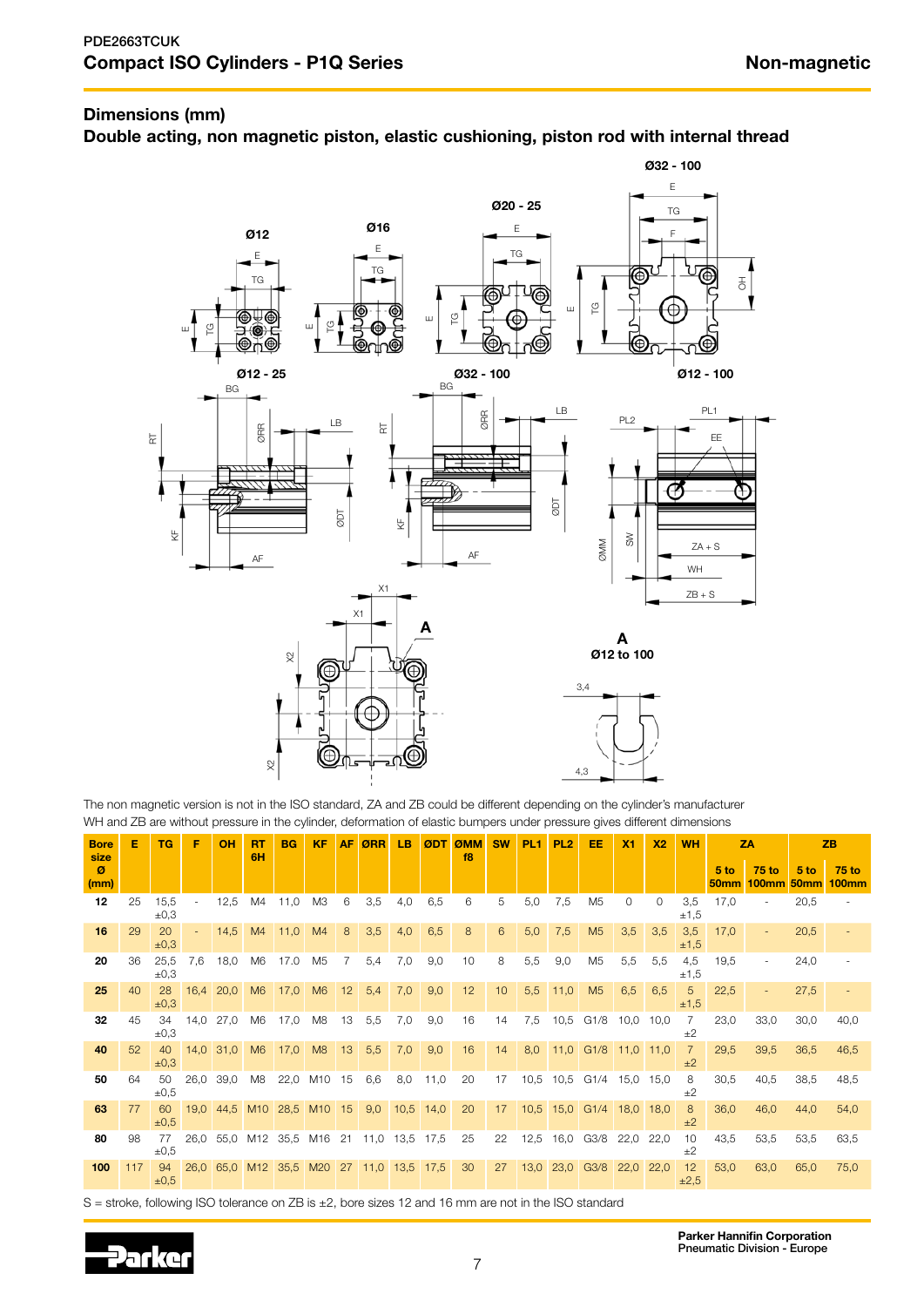# Dimensions (mm)

Double acting, magnetic piston, elastic cushioning, piston rod with internal thread



WH and ZB are without pressure in the cylinder, deformation of elastic bumpers under pressure gives different dimensions

| <b>Bore</b><br>size<br>ø<br>(mm) | Е   | <b>TG</b>         | F    | OH   | RT<br>6H        | <b>BG</b> | <b>KF</b>       | <b>AF</b> | ØRR  | LВ   | ØD1  | ØMM<br>f <sub>8</sub> | <b>SW</b> | PL <sub>1</sub> | PL <sub>2</sub> | EE             | X <sub>1</sub> | <b>X2</b> | <b>WH</b>          | ZA   | <b>ZB</b> |
|----------------------------------|-----|-------------------|------|------|-----------------|-----------|-----------------|-----------|------|------|------|-----------------------|-----------|-----------------|-----------------|----------------|----------------|-----------|--------------------|------|-----------|
| 12                               | 25  | 15,5<br>$\pm 0.3$ | ٠    | 12,5 | M4              | 11,0      | M <sub>3</sub>  | 6         | 3,5  | 4,0  | 6,5  | 6                     | 5         | 5,0             | 7,5             | M <sub>5</sub> | 0              | $\circ$   | 3,5<br>±1,5        | 22,0 | 25,5      |
| 16                               | 29  | 20<br>±0,3        |      | 14,5 | M4              | 11,0      | M4              | 8         | 3,5  | 4,0  | 6,5  | 8                     | 6         | 5,0             | 7,5             | M <sub>5</sub> | 3,5            | 3,5       | $3,5$<br>$\pm 1,5$ | 22,0 | 25,5      |
| 20                               | 36  | 25,5<br>±0,3      | 7,6  | 18,0 | M <sub>6</sub>  | 17.0      | M <sub>5</sub>  | 7         | 5,4  | 7,0  | 9,0  | 10                    | 8         | 5,5             | 9,0             | M <sub>5</sub> | 5,5            | 5,5       | 4,5<br>±1,5        | 29,5 | 34,0      |
| 25                               | 40  | $28$<br>$\pm 0.3$ | 16,4 | 20,0 | M <sub>6</sub>  | 17,0      | M <sub>6</sub>  | 12        | 5,4  | 7,0  | 9,0  | 12                    | 10        | 5,5             | 11,0            | M <sub>5</sub> | 6,5            | 6,5       | $5$ ± 1,5          | 32,5 | 37,5      |
| 32                               | 45  | 34<br>±0.3        | 14,0 | 27,0 | M <sub>6</sub>  | 17,0      | M <sub>8</sub>  | 13        | 5,5  | 7,0  | 9,0  | 16                    | 14        | 7,5             | 10,5            | G1/8           | 10,0           | 10,0      | ±2                 | 33,0 | 40,0      |
| 40                               | 52  | 40<br>±0.3        | 14,0 | 31,0 | M <sub>6</sub>  | 17,0      | M <sub>8</sub>  | 13        | 5,5  | 7,0  | 9,0  | 16                    | 14        | 8,0             | 11,0            | G1/8           | 11,0           | 11,0      | $\frac{7}{12}$     | 39,5 | 46,5      |
| 50                               | 64  | 50<br>±0.5        | 26,0 | 39,0 | M <sub>8</sub>  | 22,0      | M10             | 15        | 6,6  | 8,0  | 11,0 | 20                    | 17        | 10,5            | 10,5            | G1/4           | 15,0           | 15,0      | $8\n\pm 2$         | 40,5 | 48,5      |
| 63                               | 77  | 60<br>±0,5        | 19,0 | 44,5 | M <sub>10</sub> | 28,5      | M <sub>10</sub> | 15        | 9,0  | 10,5 | 14,0 | 20                    | 17        | 10,5            | 15,0            | G1/4           | 18,0           | 18,0      | $\frac{8}{12}$     | 46,0 | 54,0      |
| 80                               | 98  | 77<br>±0,5        | 26,0 | 55,0 | M12             | 35,5      | M16             | 21        | 11,0 | 13,5 | 17,5 | 25                    | 22        | 12,5            | 16,0            | G3/8           | 22,0           | 22,0      | $\frac{10}{12}$    | 53,5 | 63,5      |
| 100                              | 117 | 94<br>±0,5        | 26,0 | 65,0 | M <sub>12</sub> | 35,5      | M20             | 27        | 11,0 | 13,5 | 17,5 | 30                    | 27        | 13,0            | 23,0            | G3/8           | 22,0           | 22,0      | $12$<br>±2,5       | 63,0 | 75,0      |

S = stroke, following ISO tolerance on ZB is ±2, bore sizes 12 and 16 mm are not in the ISO standard

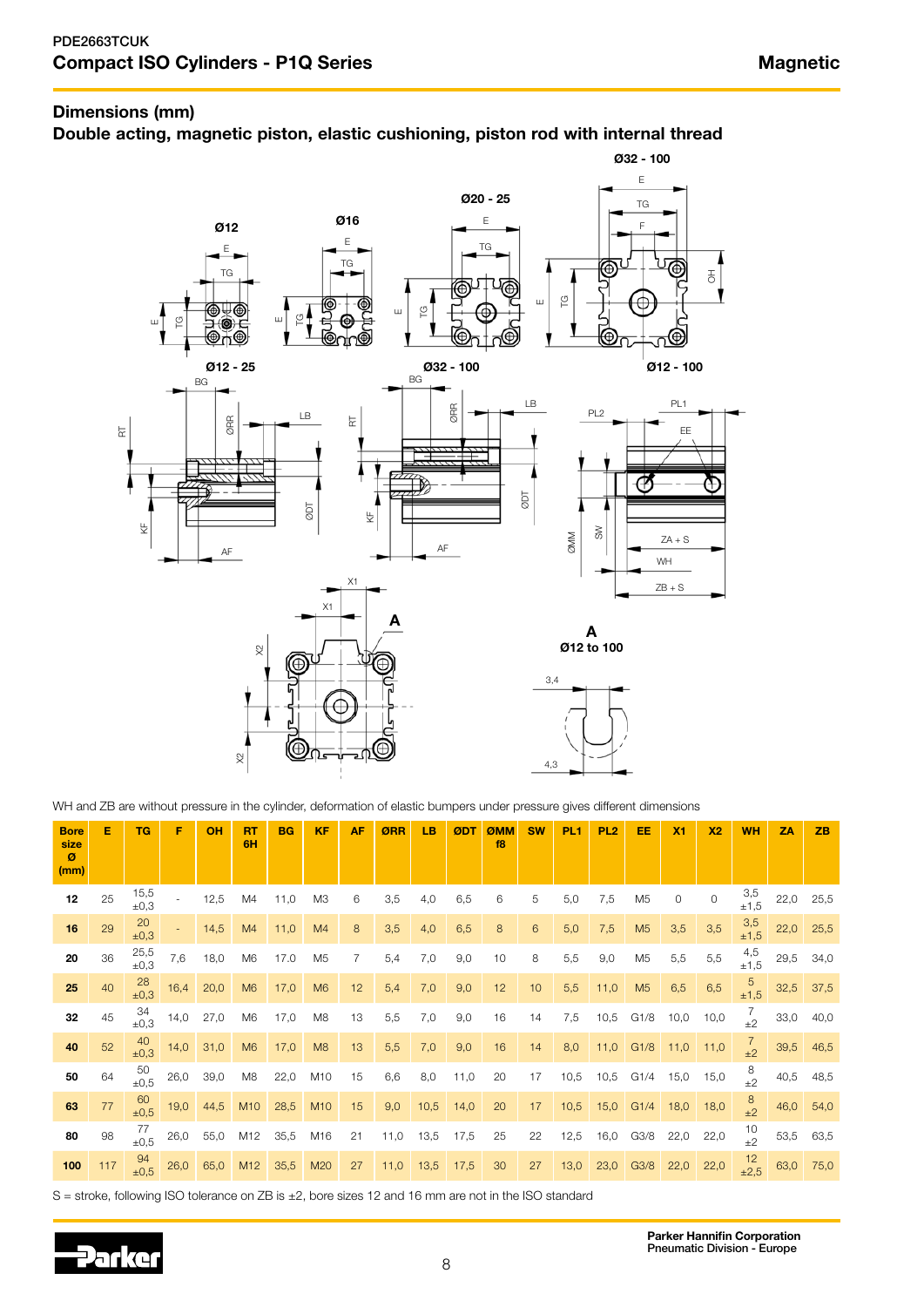# Order Code Key



# Standard strokes (mm)

| <b>Bore size</b><br>mm | 5         | 10        | 15        | 20        | 25        | 30        | 40        | 50        | 75        | 100       |
|------------------------|-----------|-----------|-----------|-----------|-----------|-----------|-----------|-----------|-----------|-----------|
| $12 - 16$              | $\bullet$ | $\bullet$ | $\bullet$ | $\bullet$ | $\bullet$ | $\bullet$ |           |           |           |           |
| $20 - 25$              |           | $\bullet$ | $\bullet$ | $\bullet$ | $\bullet$ | $\bullet$ | $\bullet$ | $\bullet$ |           |           |
| 32                     |           | $\bullet$ | $\bullet$ | $\bullet$ | $\bullet$ | $\bullet$ | $\bullet$ | $\bullet$ | $\bullet$ | $\bullet$ |
| $40 - 50$              |           |           | $\bullet$ | $\bullet$ | $\bullet$ | $\bullet$ | $\bullet$ | $\bullet$ | $\bullet$ | $\bullet$ |
| $63 - 100$             |           |           | $\bullet$ | ٠         | $\bullet$ | $\bullet$ | $\bullet$ | $\bullet$ | ٠         |           |

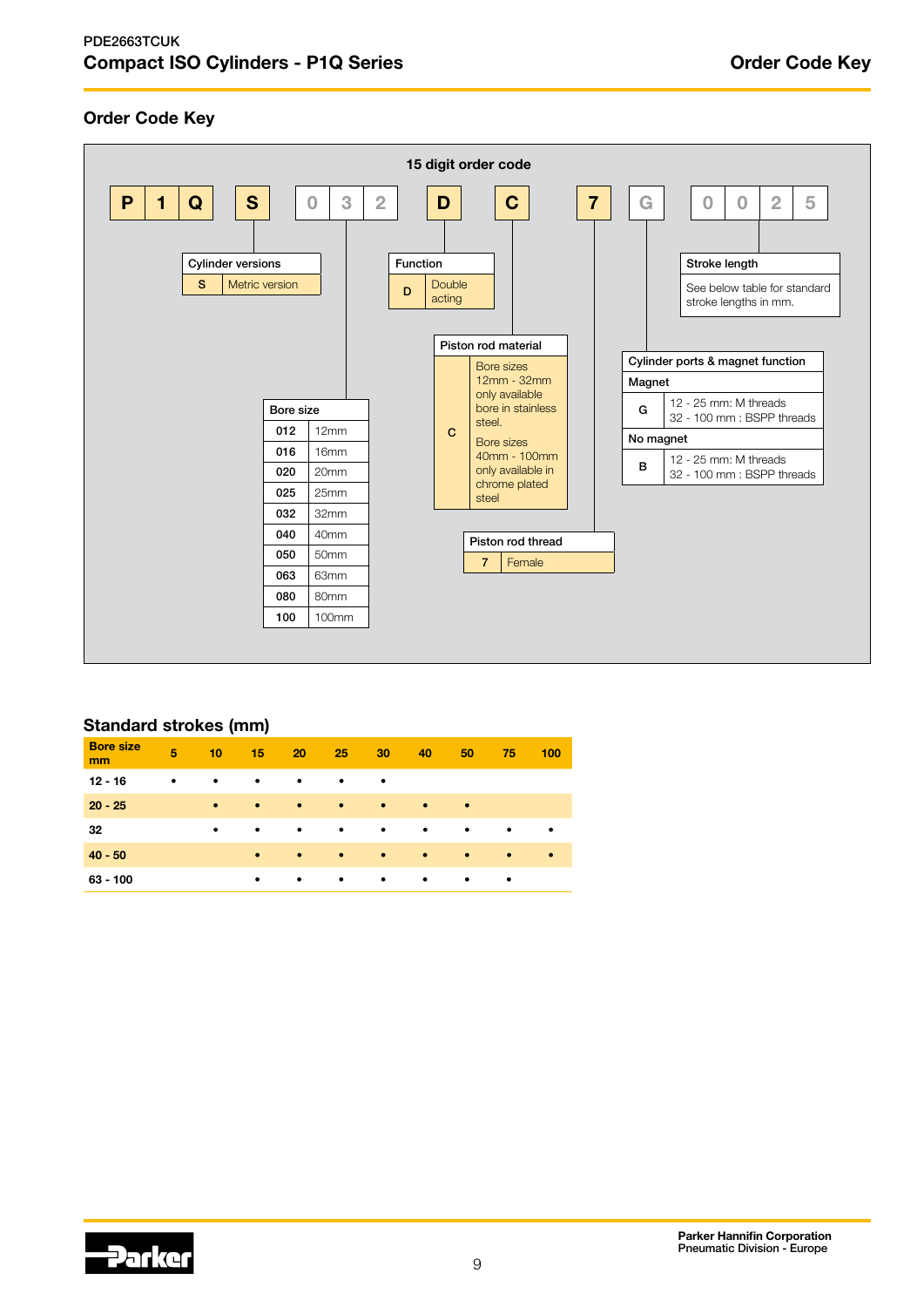# Double Acting/Non Magnetic - Female Threaded Piston Rod ISO 15524 - Ø20 to 100 Ø12 & 16 not in the ISO standard



| 12mm               |                   |
|--------------------|-------------------|
| <b>Stroke (mm)</b> | <b>Order Code</b> |
| 5                  | P1QS012DC7B0005   |
| 10                 | P1QS012DC7B0010   |
| 15                 | P1QS012DC7B0015   |
| 20                 | P1QS012DC7B0020   |
| 25                 | P1QS012DC7B0025   |
| 30                 | P1QS012DC7B0030   |
|                    |                   |
| 16mm               |                   |
| 5                  | P1QS016DC7B0005   |
| 10                 | P1QS016DC7B0010   |
| 15                 | P1QS016DC7B0015   |
| 20                 | P1QS016DC7B0020   |
| 25                 | P1QS016DC7B0025   |
| 30                 | P1QS016DC7B0030   |
|                    |                   |
| 20mm               |                   |
| 10                 | P1QS020DC7B0010   |
| 15                 | P1QS020DC7B0015   |
| 20                 | P1QS020DC7B0020   |
| 25                 | P1QS020DC7B0025   |
| 30                 | P1QS020DC7B0030   |
| 40                 | P1QS020DC7B0040   |
| 50                 | P1QS020DC7B0050   |
|                    |                   |
| 25mm               |                   |
| 10                 | P1QS025DC7B0010   |
| 15                 | P1QS025DC7B0015   |
| 20                 | P1QS025DC7B0020   |
| 25                 | P1QS025DC7B0025   |
| 30                 | P1QS025DC7B0030   |
| 40                 | P1QS025DC7B0040   |

| ı.<br>ı |
|---------|
|         |

| uzuun       |                   |
|-------------|-------------------|
| Stroke (mm) | <b>Order Code</b> |
| 10          | P1QS032DC7B0010   |
| 15          | P1QS032DC7B0015   |
| 20          | P1QS032DC7B0020   |
| 25          | P1QS032DC7B0025   |
| 30          | P1QS032DC7B0030   |
| 40          | P1QS032DC7B0040   |
| 50          | P1QS032DC7B0050   |
| 75          | P1QS032DC7B0075   |
| 100         | P1QS032DC7B0100   |
|             |                   |

| ٩ |  |  |  |
|---|--|--|--|
|   |  |  |  |

| 15  | P1QS040DC7B0015 |
|-----|-----------------|
| 20  | P1QS040DC7B0020 |
| 25  | P1QS040DC7B0025 |
| 30  | P1QS040DC7B0030 |
| 40  | P1QS040DC7B0040 |
| 50  | P1QS040DC7B0050 |
| 75  | P1QS040DC7B0075 |
| 100 | P1QS040DC7B0100 |
|     |                 |

| 50mm |                 |
|------|-----------------|
| 15   | P1QS050DC7B0015 |
| 20   | P1QS050DC7B0020 |
| 25   | P1QS050DC7B0025 |
| 30   | P1QS050DC7B0030 |
| 40   | P1QS050DC7B0040 |
| 50   | P1QS050DC7B0050 |
| 75   | P1QS050DC7B0075 |
| 100  | P1QS050DC7B0100 |

| 63mm        |                 |
|-------------|-----------------|
| Stroke (mm) | Order Code      |
| 15          | P1QS063DC7B0015 |
| 20          | P1QS063DC7B0020 |
| 25          | P1QS063DC7B0025 |
| 30          | P1QS063DC7B0030 |
| 40          | P1QS063DC7B0040 |
| 50          | P1QS063DC7B0050 |
| 75          | P1QS063DC7B0075 |

#### 80mm

| 15 | P1QS080DC7B0015 |
|----|-----------------|
| 20 | P1QS080DC7B0020 |
| 25 | P1QS080DC7B0025 |
| 30 | P1QS080DC7B0030 |
| 40 | P1QS080DC7B0040 |
| 50 | P1QS080DC7B0050 |
| 75 | P1QS080DC7B0075 |
|    |                 |

### 100mm

| 15 | P1QS100DC7B0015 |
|----|-----------------|
| 20 | P1QS100DC7B0020 |
| 25 | P1QS100DC7B0025 |
| 30 | P1QS100DC7B0030 |
| 40 | P1QS100DC7B0040 |
| 50 | P1QS100DC7B0050 |
| 75 | P1QS100DC7B0075 |

P1QS025DC7B0050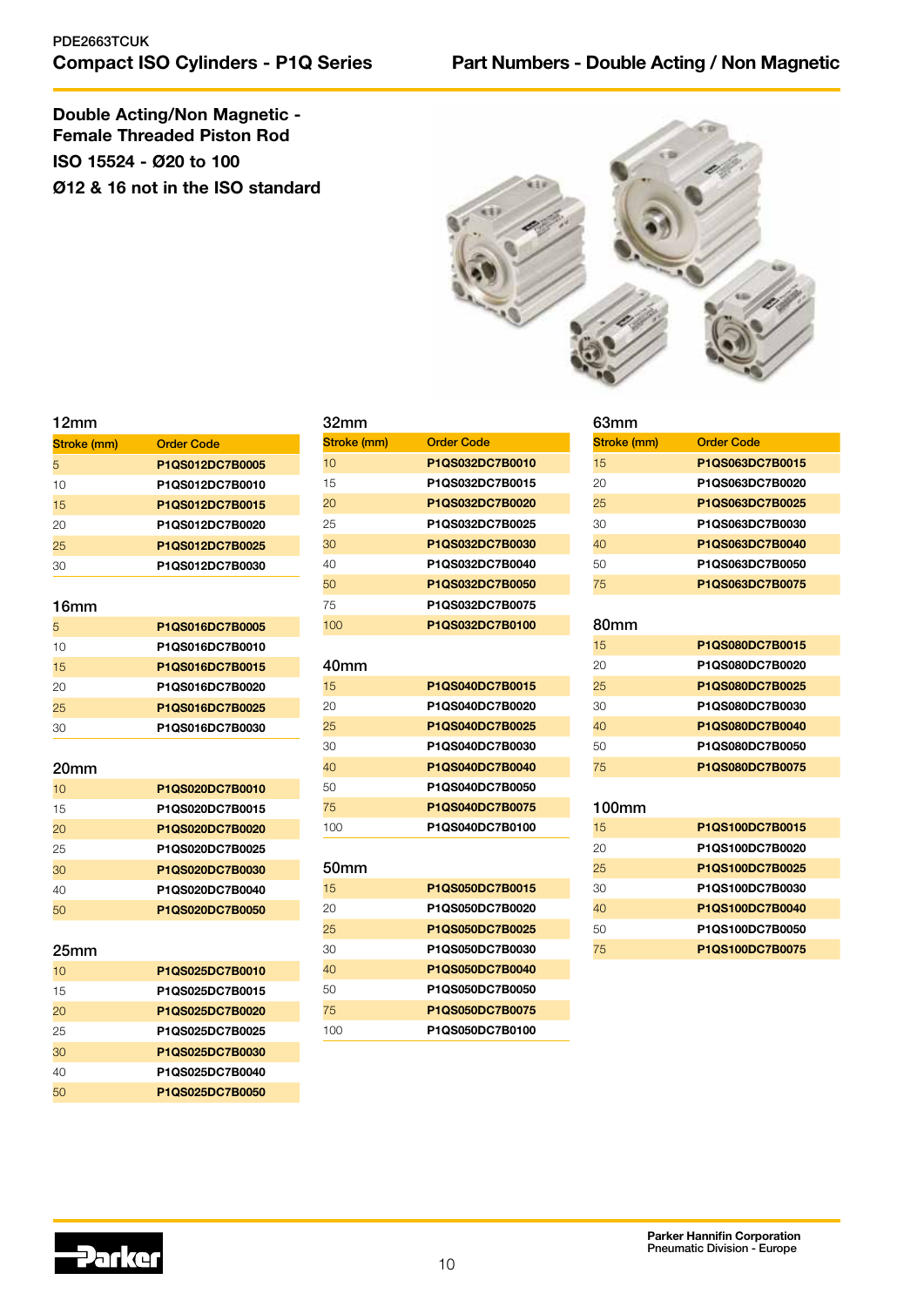# Double Acting/Magnetic - Female Threaded Piston Rod ISO 15524 - Ø20 to 100 Ø12 & 16 not in the ISO standard



#### 12mm

| Stroke (mm) | Order Code      |
|-------------|-----------------|
| 5           | P1QS012DC7G0005 |
| 10          | P1QS012DC7G0010 |
| 15          | P1QS012DC7G0015 |
| 20          | P1QS012DC7G0020 |
| 25          | P1QS012DC7G0025 |
| 30          | P1QS012DC7G0030 |

### 16mm

| P1QS016DC7G0005 |
|-----------------|
| P1QS016DC7G0010 |
| P1QS016DC7G0015 |
| P1QS016DC7G0020 |
| P1QS016DC7G0025 |
| P1QS016DC7G0030 |
|                 |

#### 20mm

| 10 | P1QS020DC7G0010 |
|----|-----------------|
| 15 | P1QS020DC7G0015 |
| 20 | P1QS020DC7G0020 |
| 25 | P1QS020DC7G0025 |
| 30 | P1QS020DC7G0030 |
| 40 | P1QS020DC7G0040 |
| 50 | P1QS020DC7G0050 |

#### 25mm

| 10 | P1QS025DC7G0010 |
|----|-----------------|
| 15 | P1QS025DC7G0015 |
| 20 | P1QS025DC7G0020 |
| 25 | P1QS025DC7G0025 |
| 30 | P1QS025DC7G0030 |
| 40 | P1QS025DC7G0040 |
| 50 | P1QS025DC7G0050 |

#### 32mm

| Stroke (mm) | <b>Order Code</b> |
|-------------|-------------------|
| 10          | P1QS032DC7G0010   |
| 15          | P1QS032DC7G0015   |
| 20          | P1QS032DC7G0020   |
| 25          | P1QS032DC7G0025   |
| 30          | P1QS032DC7G0030   |
| 40          | P1QS032DC7G0040   |
| 50          | P1QS032DC7G0050   |
| 75          | P1QS032DC7G0075   |
| 100         | P1QS032DC7G0100   |

#### 40mm

| P1QS040DC7G0015 |
|-----------------|
| P1QS040DC7G0020 |
| P1QS040DC7G0025 |
| P1QS040DC7G0030 |
| P1QS040DC7G0040 |
| P1QS040DC7G0050 |
| P1QS040DC7G0075 |
| P1QS040DC7G0100 |
|                 |

# 50mm

| 15  | P1QS050DC7G0015 |
|-----|-----------------|
| 20  | P1QS050DC7G0020 |
| 25  | P1QS050DC7G0025 |
| 30  | P1QS050DC7G0030 |
| 40  | P1QS050DC7G0040 |
| 50  | P1QS050DC7G0050 |
| 75  | P1QS050DC7G0075 |
| 100 | P1QS050DC7G0100 |

## 63mm

| Stroke (mm) | Order Code      |
|-------------|-----------------|
| 15          | P1QS063DC7G0015 |
| 20          | P1QS063DC7G0020 |
| 25          | P1QS063DC7G0025 |
| 30          | P1QS063DC7G0030 |
| 40          | P1QS063DC7G0040 |
| 50          | P1QS063DC7G0050 |
| 75          | P1QS063DC7G0075 |

# 80mm

| 15 | P1QS080DC7G0015 |
|----|-----------------|
| 20 | P1QS080DC7G0020 |
| 25 | P1QS080DC7G0025 |
| 30 | P1QS080DC7G0030 |
| 40 | P1QS080DC7G0040 |
| 50 | P1QS080DC7G0050 |
| 75 | P1QS080DC7G0075 |

# 100mm

| 15 | P1QS100DC7G0015 |
|----|-----------------|
| 20 | P1QS100DC7G0020 |
| 25 | P1QS100DC7G0025 |
| 30 | P1QS100DC7G0030 |
| 40 | P1QS100DC7G0040 |
| 50 | P1QS100DC7G0050 |
| 75 | P1QS100DC7G0075 |

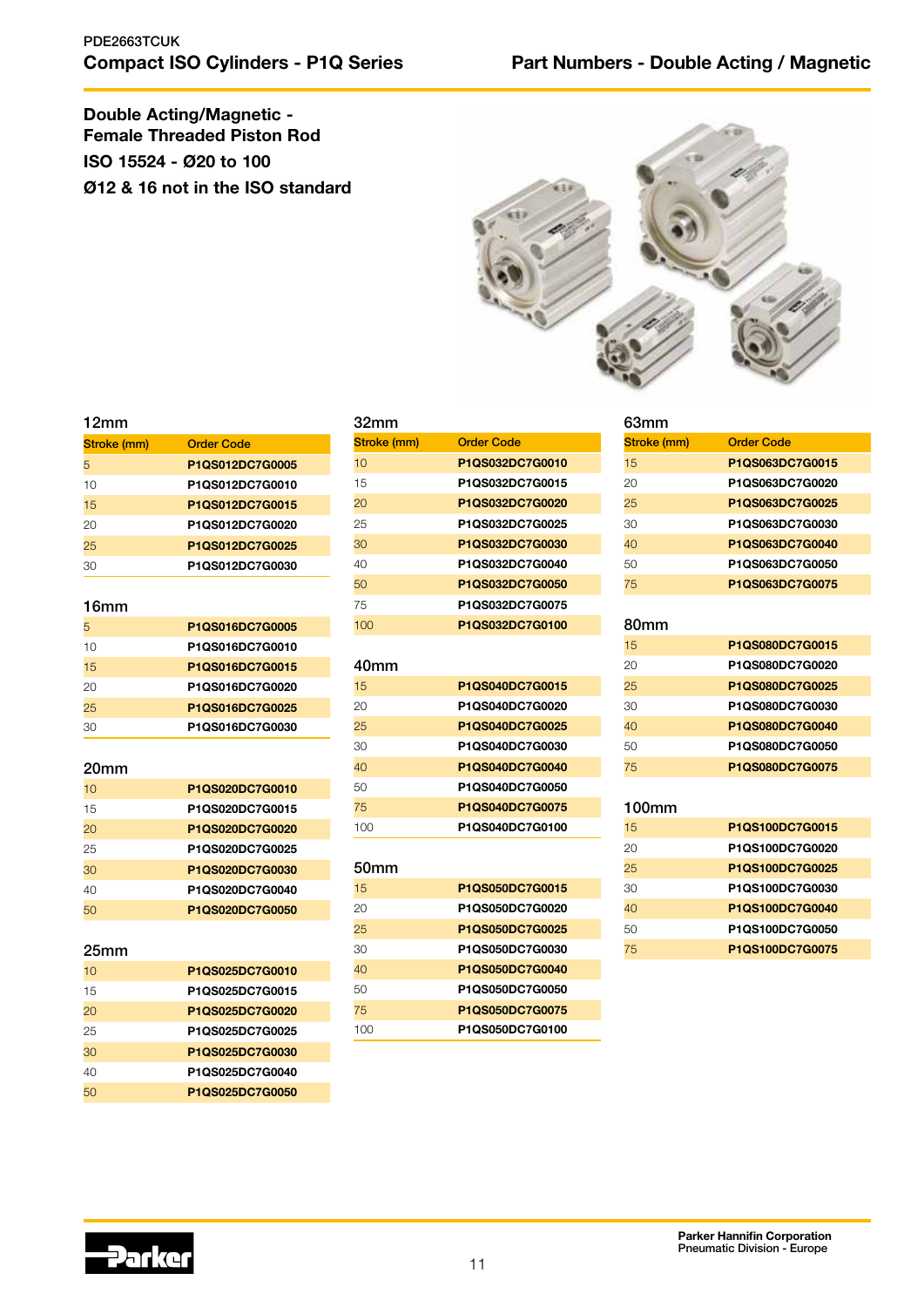## Flange



Intended for fixed mounting of cylinder. Flange can be fitted to front or rear of cylinder.

# Material

Flange: surface treated steel Supplied complete with mounting screws for attachment to cylinder.

| Ø12 to Ø25  | - M-<br>$-2-0FD$<br>FV M<br><b>FX</b><br>FZ- | $+4-ON$<br>$4 - ØN1 +$<br>FE-<br><b>FT</b> |
|-------------|----------------------------------------------|--------------------------------------------|
| Ø32 to Ø100 | $4-ØFD$<br>M                                 |                                            |
|             | <b>FV</b><br>M                               | $\frac{1}{4}$ -ØN<br>$4-ØN1-$              |
|             |                                              |                                            |
|             | FX<br>FZ                                     | $FE \rightarrow$<br>ŀ۰<br>$-FT$            |

| <b>Bore</b><br>mm | <b>FD</b><br>mm | <b>FT</b><br>mm | <b>FV</b><br>m <sub>m</sub> | <b>FX</b><br><sub>mm</sub> | FZ.<br>mm | M<br>mm | N<br>mm | N <sub>1</sub><br>mm | <b>Weight</b><br>kg | Part<br>number  |
|-------------------|-----------------|-----------------|-----------------------------|----------------------------|-----------|---------|---------|----------------------|---------------------|-----------------|
| 12                | 4.5             | 5.5             | 25                          | 45                         | 55        | 15.5    | 4.5     | 7.5                  | 0.08                | P1Q-4DMB        |
| 16                | 4.5             | 5.5             | 30                          | 45                         | 55        | 20      | 4.5     | 7.5                  | 0.10                | P1Q-4FMB        |
| 20                | 6.5             | 8               | 39                          | 48                         | 60        | 25.5    | 6.5     | 10.5                 | 0.16                | P1Q-4HMB        |
| 25                | 6.5             | 8               | 42                          | 52                         | 64        | 28      | 6.5     | 10.5                 | 0.20                | P1Q-4JMB        |
| 32                | 5.5             | 8               | 48                          | 56                         | 65        | 34      | 6.5     | 10.5                 | 0.23                | P1Q-4KMB        |
| 40                | 5.5             | 8               | 54                          | 62                         | 72        | 40      | 6.5     | 10.5                 | 0.28                | P1Q-4LMB        |
| 50                | 6.5             | 9               | 67                          | 76                         | 89        | 50      | 8.5     | 13.5                 | 0.53                | P1Q-4MMB        |
| 63                | 9               | $\overline{9}$  | 80                          | 92                         | 108       | 60      | 10.5    | 16.5                 | 0.71                | P1Q-4NMB        |
| 80                | 11              | 11              | 99                          | 116                        | 134       | 77      | 12.5    | 18.5                 | 1.59                | P1Q-4PMB        |
| 100               | 11              | 11              | 117                         | 136                        | 154       | 94      | 12.5    | 18.5                 | 2.19                | <b>P1Q-4QMB</b> |

# Foot brackets MS9



#### Intended for fixed mounting of cylinder. Angle bracket can be fitted to front and rear of cylinder.

#### Material

Angle bracket: surface treated steel Supplied in pairs with mounting screws for attachment to cylinder. \* Weight per item





Ø32 to Ø100



| <b>Bore</b><br>mm | LD<br>mm | LH<br>mm | LT<br>mm       | LX<br>mm | LY<br>mm | LZ<br>mm | X<br>mm | Y<br>mm        | M<br>mm | N<br>mm | <b>Weight</b><br>kg | Part<br>number  |
|-------------------|----------|----------|----------------|----------|----------|----------|---------|----------------|---------|---------|---------------------|-----------------|
| 12                | 4.5      | 17       | 2              | 34       | 29.5     | 44       | 8       | 4.5            | 15.5    | 4.5     | $0.02*$             | P1Q-4DMF        |
| 16                | 4.5      | 19       | $\overline{2}$ | 38       | 33.5     | 48       | 8       | $5^{\circ}$    | 20      | 4.5     | $0.02*$             | P1Q-4FMF        |
| 20                | 6.5      | 24       | 3.2            | 48       | 42       | 62       | 9.2     | 5.8            | 25.5    | 6.5     | $0.04*$             | P1Q-4HMF        |
| 25                | 6.5      | 26       | 3.2            | 52       | 46       | 66       | 10.7    | 5.8            | 28      | 6.5     | $0.05*$             | P1Q-4JMF        |
| 32                | 6.5      | 13       | 3.2            | 57       | 20       | 71       | 11.2    | 5.8            | 34      | 6.5     | $0.06*$             | P1Q-4KMF        |
| 40                | 6.5      | 13       | 3.2            | 64       | 20       | 78       | 11.2    | $\overline{7}$ | 40      | 6.5     | $0.08*$             | P1Q-4LMF        |
| 50                | 8.5      | 14       | 3.2            | 79       | 22       | 95       | 12.2    | 8              | 50      | 8.5     | $0.16*$             | P1Q-4MMF        |
| 63                | 10.5     | 16       | 3.2            | 95       | 26       | 113      | 13.7    | 9              | 60      | 10.5    | $0.25*$             | P1Q-4NMF        |
| 80                | 13       | 20.5     | 4.5            | 118      | 32       | 140      | 16.5    | 11             | 77      | 13      | $0.50*$             | P1Q-4PMF        |
| 100               | 13       | 24       | 6              | 137      | 36       | 162      | 23      | 11.5           | 94      | 13      | $0.85*$             | <b>P1Q-4QMF</b> |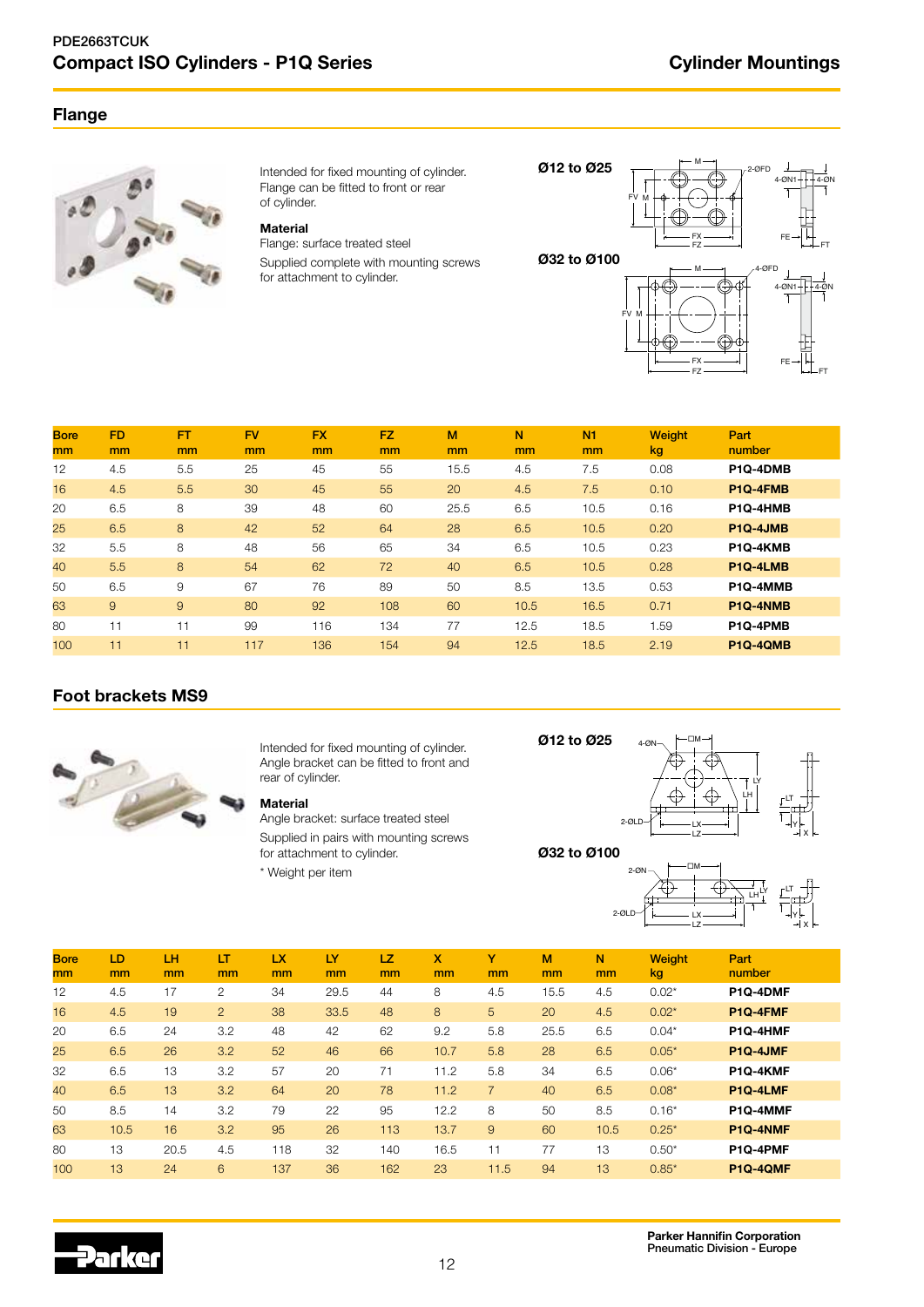M E

# Clevis bracket



#### Intended for flexible mounting of cylinder. Clevis bracket can be fitted to the rear of cylinder.

#### **Material**

Clevis bracket: surface treated steel, black Supplied complete with mounting screws for attachment to cylinder.









CZ

4-ØN

M E

| <b>Bore</b><br>mm | <b>CD</b><br>mm | <b>CU</b><br>mm | CW<br>mm | cx<br>mm | CZ<br>mm | N<br>mm | <b>RR</b><br>mm | M<br>mm | Е<br>mm | <b>Weight</b><br>kg | Part<br>number  |
|-------------------|-----------------|-----------------|----------|----------|----------|---------|-----------------|---------|---------|---------------------|-----------------|
| 12                | 5               | 9.5             | 14       | 5.3      | 9.8      | 4.5     | 6               | 15.5    | 25      | 0.02                | P1Q-4DMT        |
| 16                | 5               | 10.5            | 15       | 6.8      | 11.8     | 4.5     | 6               | 20      | 29      | 0.03                | P1Q-4FMT        |
| 20                | 8               | 12.5            | 18       | 8.3      | 15.8     | 6.5     | 9               | 25.5    | 36      | 0.05                | P1Q-4HMT        |
| 25                | 10              | 14.5            | 20       | 10.3     | 19.8     | 6.5     | 10              | 28      | 40      | 0.06                | <b>P1Q-4JMT</b> |
| 32                | 10              | 14.5            | 20       | 18.3     | 35.8     | 6.5     | 10              | 34      | 45.5    | 0.08                | P1Q-4KMT        |
| 40                | 10              | 15              | 22       | 18.3     | 35.8     | 6.5     | 10              | 40      | 53.5    | 0.11                | P1Q-4LMT        |
| 50                | 14              | 20              | 28       | 22.3     | 43.8     | 8.5     | 14              | 50      | 64.5    | 0.14                | P1Q-4MMT        |
| 63                | 14              | 21              | 30       | 22.3     | 43.8     | 10.5    | 14              | 60      | 77.5    | 0.29                | P1Q-4NMT        |
| 80                | 18              | 28              | 38       | 28.3     | 55.8     | 12.5    | 18              | 77      | 98.5    | 0.36                | P1Q-4PMT        |
| 100               | 22              | 32              | 45       | 32.3     | 63.8     | 12.5    | 22              | 94      | 117.5   | 0.64                | <b>P1Q-4QMT</b> |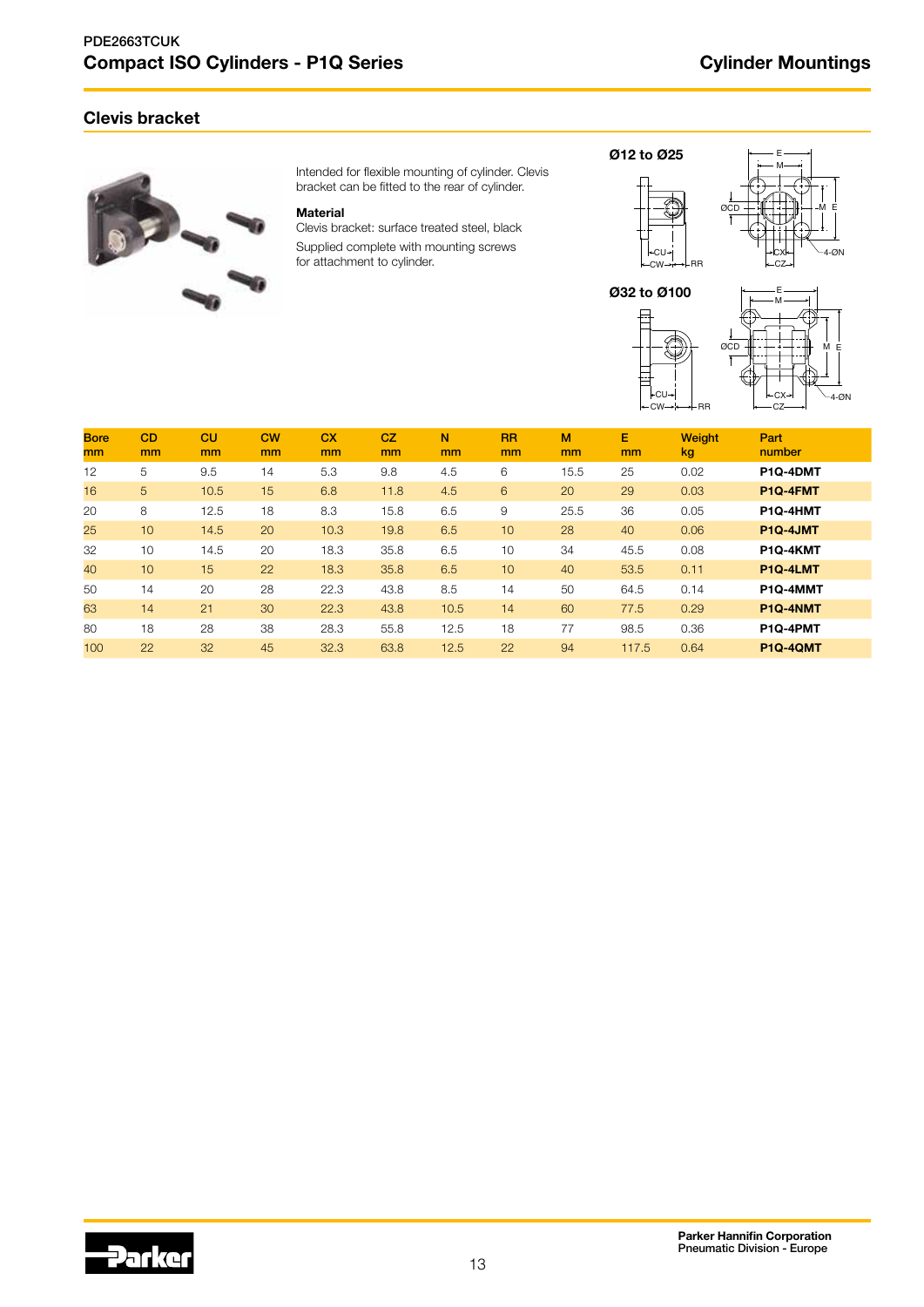# Global P8S Sensor Series

The P8S family of sensors provides a broad range of reed and solid state sensor types with flying lead or M8 options available. Mounting on all cylinders is within the integrated sensor grooves allowing for compact installation. For 12mm and 16mm bores the sensors can be mounted on 3 sides and on 20mm to 100mm bores on four sides for flexible mounting and ease of installation.

# Electronic Sensors

The electronic sensors utilise "Solid State" technology, providing operation with no moving parts. These switches are available in NPN and PNP type, both provide built in short circuit and transient protection as standard. The solid state operation allows for high switching on off frequency, ideal for applications where long service life is required.

# Technical data

| Design                     | <b>GMR (Giant Magnetic Resistance)</b><br>magneto-resistive function |
|----------------------------|----------------------------------------------------------------------|
| Installation               | Mounts within cylinder switch Groe                                   |
| Outputs                    | PNP or NPN, normally open                                            |
| Voltage range              | 5-30 V DC                                                            |
| Voltage drop               | $1.5V$ max                                                           |
| <b>Switching Current</b>   | 50 mA max                                                            |
| Switch Rating              | $1.5 W$ max                                                          |
| Leakage current            | $0.01 \text{ mA max}$                                                |
| Internal consumption       | 10 mA max (NPN)<br>12 mA max (PNP)                                   |
| On/off switching frequency | $1000$ Hz max                                                        |
| Encapsulation              | IP67 (NEMA 6)                                                        |
| Temperature range          | $-10$ °C to $+70$ °C                                                 |
| Indication                 | LED Red (NPN)                                                        |
|                            | LED Green (PNP)                                                      |
|                            |                                                                      |

within cylinder switch Groove NPN, normally open nax (NPN) nax (PNP)  $EMA 6$  $to +70 °C$ Indication Let  $\mathsf{N}$ en (PNP) Cable **Polyurethane** 

# Reed Sensors

Reed type sensors are based on proven reed switch technology and provide reliable function in many applications. Simple installation and the available AC voltage range are advantages for this range of sensors.

# Technical data

Output **Normally open** Voltage range 5-120 V DC/AC Voltage Drop 2.5 V max Switching Current 100 mA max Switch Rating 10 W max Encapsulation IP67 (NEMA 6) Temperature range  $-10 \degree C$  to +70  $\degree C$ Indication LED Red Cable Polyurethane

Design Reed element Installation Mounts within cylinder switch Groove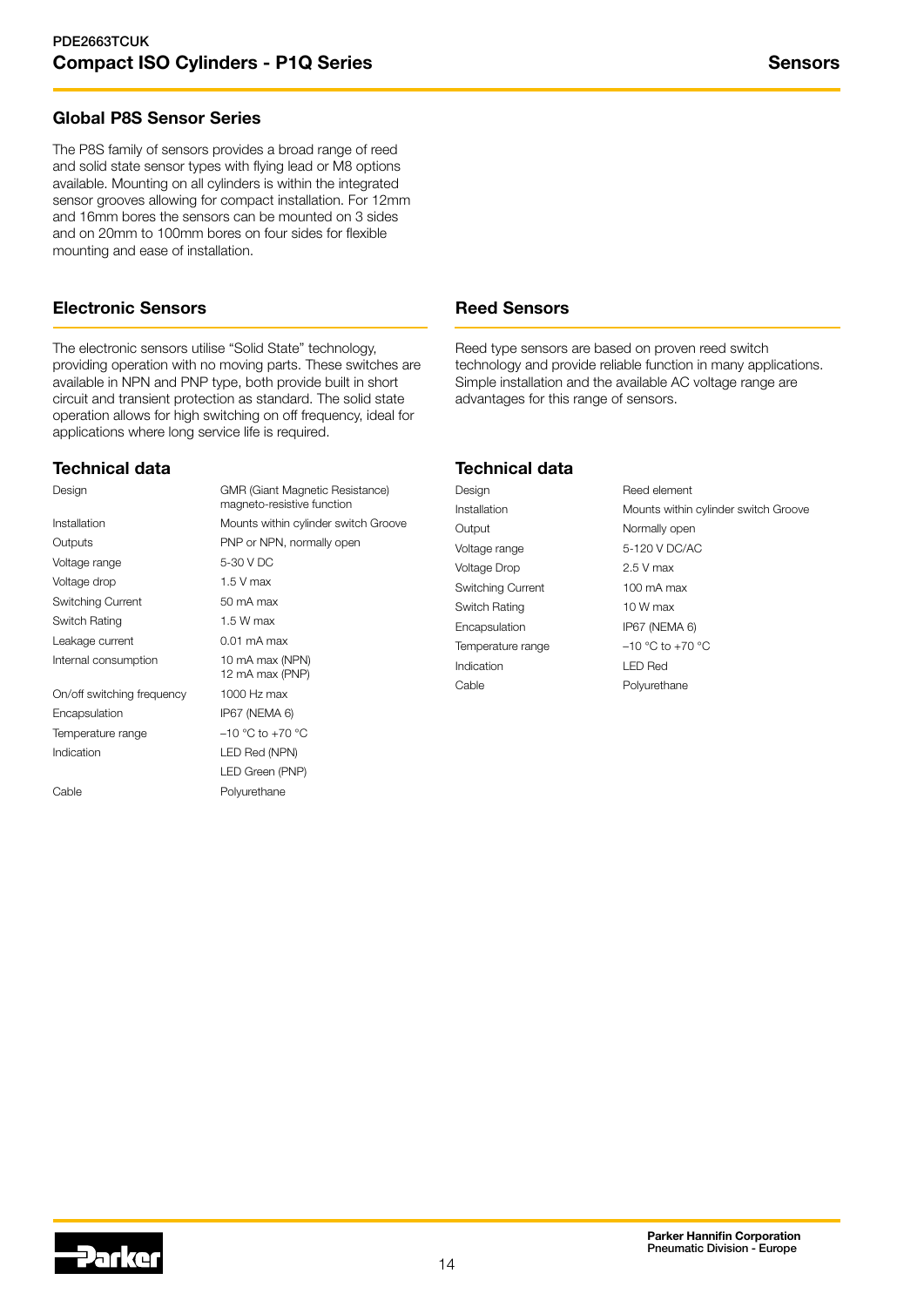# Electronic sensors Reed sensors Reed sensors



#### PNP type





#### NPN type Reed type



# Dimensions Dimensions



# M8 Quick Connector

2 wire QC wiring 3 wire QC wiring 2 wire QC wiring M83M M83M $\frac{1}{2}$  Blue (+  $\frac{4}{\pi}$  (NC)  $\frac{3}{2}$  Blue (-) M83M  $4^4$ Black (out) Black (Out) Brown  $(+)$   $\frac{1}{\sqrt{2}}$   $\frac{1}{\sqrt{2}}$  Blue  $($   $)$ Brown  $(+) - \bullet \bullet \bullet \bullet$  Blue  $(+)$ 3 wire QC wiring

# **Electronic and Reed Sensors**

| <b>Size</b>              | <b>Description</b>                        | <b>Order code</b> |
|--------------------------|-------------------------------------------|-------------------|
| <b>Flush Mount Style</b> |                                           |                   |
| PNP Type, normally open  | 0.165 m cable and M8 screw male connector | <b>P8S-EPSUS</b>  |
| PNP Type, normally open  | 2 m PUR cable without connector           | <b>P8S-EPFXS</b>  |
| NPN Type, normally open  | 0.165 m cable and M8 screw male connector | <b>P8S-ENSUS</b>  |
| NPN Type, normally open  | 2 m PUR cable without connector           | <b>P8S-ENFXS</b>  |
| Reed Type, normally open | 0.15 m cable and M8 screw male connector  | <b>P8S-ERSUS</b>  |
| Reed Type, normally open | 2 m PUR cable without connector           | <b>P8S-ERFXS</b>  |

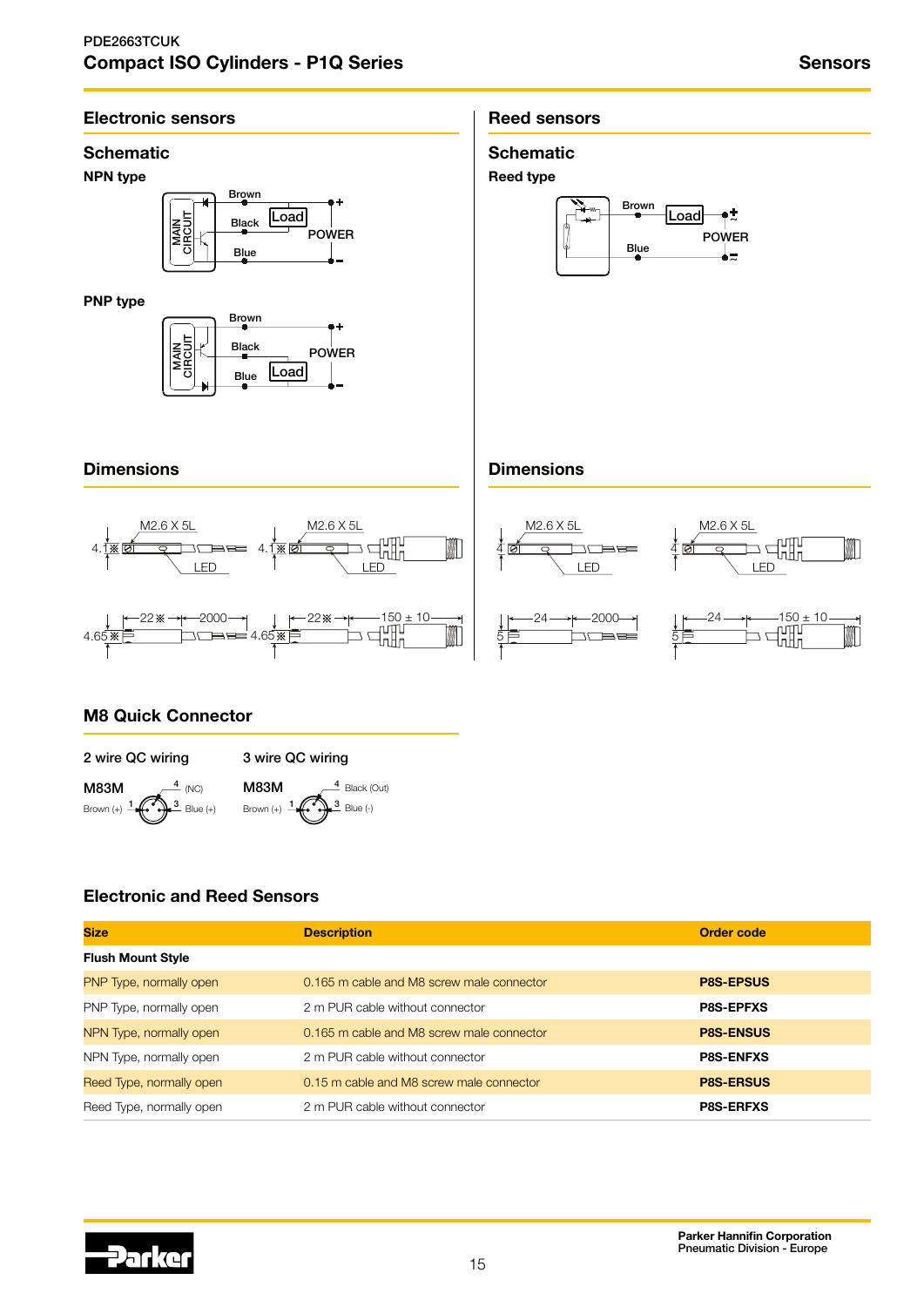# Connecting cables with one connector

The cables have an integral snap-in female connector.



| <b>Type of cable</b>                                   | Cable/connector              | <b>Weight</b><br>kg | Order code |  |  |  |  |
|--------------------------------------------------------|------------------------------|---------------------|------------|--|--|--|--|
| Cables for sensors, complete with one female connector |                              |                     |            |  |  |  |  |
| Cable, Flex PVC                                        | 3 m, 8 mm Snap-in connector  | 0.07                | 9126344341 |  |  |  |  |
| Cable, Flex PVC                                        | 10 m, 8 mm Snap-in connector | 0.21                | 9126344342 |  |  |  |  |
| Cable, Super Flex PVC                                  | 3 m, 8 mm Snap-in connector  | 0.07                | 9126344343 |  |  |  |  |
| Cable, Super Flex PVC                                  | 10 m, 8 mm Snap-in connector | 0.21                | 9126344344 |  |  |  |  |
| Cable, Polyurethane                                    | 3 m, 8 mm Snap-in connector  | 0.01                | 9126344345 |  |  |  |  |
| Cable, Polyurethane                                    | 10 m, 8 mm Snap-in connector | 0.20                | 9126344346 |  |  |  |  |

# Male connectors for connecting cables

Cable connectors for producing your own connecting cables. The connectors can be quickly attached to the cable without special tools. Only the outer sheath of the cable is removed. The connectors are available for M8 and M12 screw connectors and meet protection class IP 65.



| <b>Connector</b>    | <b>Weight</b><br>ka | Order code       |
|---------------------|---------------------|------------------|
| M8 screw connector  | 0.017               | <b>P8CS0803J</b> |
| M12 screw connector | 0.022               | <b>P8CS1204J</b> |

# Technical data

| Operating voltage             | max. 32 V AC/DC                                              |
|-------------------------------|--------------------------------------------------------------|
| Operating current per contact | max. 4 A                                                     |
| Connection cross section      | $0.250.5$ mm <sup>2</sup><br>(conductor diameter min 0.1 mm) |
| Protection                    | IP65 and IP67 when plugged and<br>screwed down (EN 60529)    |
| Temperature range             | $-25+85$ °C                                                  |

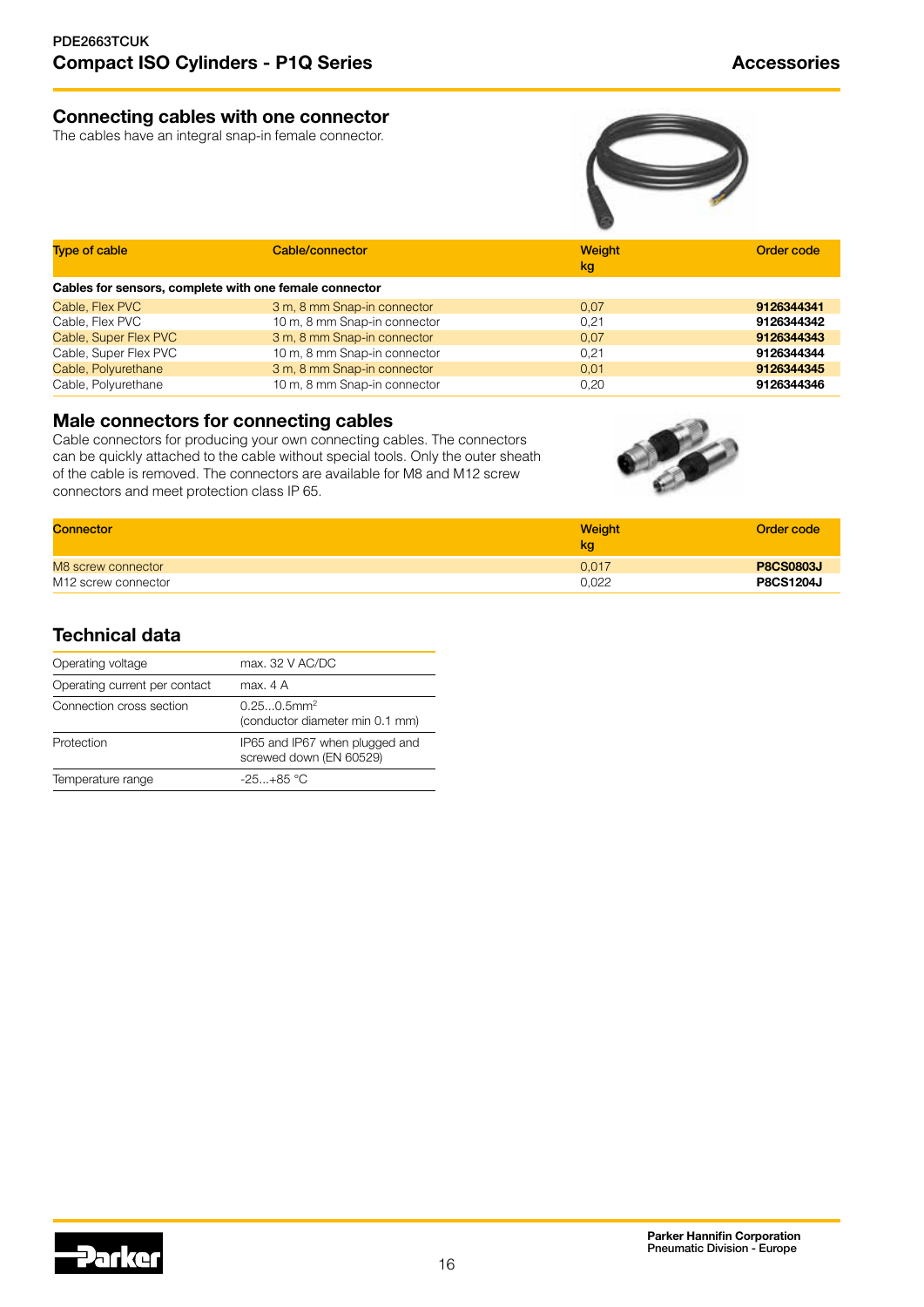# Specifying air quality (purity) in accordance with ISO8573-1:2010, the international standard for Compressed Air Quality

ISO8573-1 is the primary document used from the ISO8573 series as it is this document which specifies the amount of contamination allowed in each cubic metre of compressed air.

ISO8573-1 lists the main contaminants as Solid Particulate, Water and Oil. The purity levels for each contaminant are shown separately in tabular form, however for ease of use, this document combines all three contaminants into one easy to use table.

| ISO8573-1:2010<br><b>CLASS</b> | <b>Solid Particulate</b>                                                       |                  |                | Water                                     |                                    | Oil              |                                       |  |  |  |
|--------------------------------|--------------------------------------------------------------------------------|------------------|----------------|-------------------------------------------|------------------------------------|------------------|---------------------------------------|--|--|--|
|                                | Maximum number of particles per m <sup>3</sup>                                 |                  |                | <b>Mass</b>                               | Vapour                             | Liquid           | Total Oil (aerosol liquid and vapour) |  |  |  |
|                                | $0,1 - 0,5$ micron                                                             | $0.5 - 1$ micron | $1 - 5$ micron | <b>Concentration</b><br>mg/m <sup>3</sup> | <b>Pressure</b><br><b>Dewpoint</b> | g/m <sup>3</sup> | mg/m <sup>3</sup>                     |  |  |  |
| $\mathbf{0}$                   | As specified by the equipment user or supplier and more stringent than Class 1 |                  |                |                                           |                                    |                  |                                       |  |  |  |
| 1                              | $\leq 20000$                                                                   | $\leq 400$       | $\leq 10$      | ٠.                                        | $\leq$ -70 °C                      |                  | 0,01                                  |  |  |  |
| $\overline{2}$                 | $\leq 400000$                                                                  | $\leq 6000$      | $\leq 100$     |                                           | $≤ -40 °C$                         |                  | 0,1                                   |  |  |  |
| 3                              | -                                                                              | $\leq$ 90 000    | $\leq 1000$    |                                           | $≤ -20 °C$                         |                  |                                       |  |  |  |
| $\overline{4}$                 |                                                                                |                  | $\leq 10000$   |                                           | $\leq$ +3 °C                       |                  |                                       |  |  |  |
| 5                              |                                                                                |                  | $\leq 100000$  |                                           | $\leq$ +7 °C                       |                  |                                       |  |  |  |
| 6                              |                                                                                |                  |                | $\leq 5$                                  | $≤ +10 °C$                         |                  |                                       |  |  |  |
| 7                              |                                                                                |                  |                | $5 - 10$                                  | $\overline{\phantom{a}}$           | $\leq 0.5$       |                                       |  |  |  |
| 8                              |                                                                                |                  |                |                                           |                                    | $0,5 - 5$        |                                       |  |  |  |
| 9                              |                                                                                |                  |                |                                           | $\overline{\phantom{a}}$           | $5 - 10$         |                                       |  |  |  |
| $\boldsymbol{\mathsf{x}}$      |                                                                                |                  |                | >10                                       |                                    | >10              | >10                                   |  |  |  |

#### Specifying air purity in accordance with ISO8573-1:2010

When specifying the purity of air required, the standard must always be referenced, followed by the purity class selected for each contaminant (a different purity class can be selected for each contamination if required).

An example of how to write an air quality specification is shown below:

#### ISO 8573-1:2010 Class 1.2.1

ISO 8573-1:2010 refers to the standard document and its revision, the three digits refer to the purity classifications selected for solid particulate, water and total oil. Selecting an air purity class of 1.2.1 would specify the following air quality when operating at the standard's reference conditions :

#### Class 1 - Particulate

In each cubic metre of compressed air, the particulate count should not exceed 20,000 particles in the 0.1 - 0.5 micron size range, 400 particles in the 0.5 - 1 micron size range and 10 particles in the 1 - 5 micron size range.

#### Class 2 - Water

A pressure dewpoint (PDP) of -40°C or better is required and no liquid water is allowed.

#### Class 1 - Oil

In each cubic metre of compressed air, not more than 0.01mg of oil is allowed. This is a total level for liquid oil, oil aerosol and oil vapour.

#### ISO8573-1:2010 Class zero

- Class 0 does not mean zero contamination.
- Class 0 requires the user and the equipment manufacturer to agree contamination levels as part of a written specification.
- The agreed contamination levels for a Class 0 specification should be within the measurement capabilities of the test equipment and test methods shown in ISO8573 Pt 2 to Pt 9.
- The agreed Class 0 specification must be written on all documentation to be in accordance with the standard.
- Stating Class 0 without the agreed specification is meaningless and not in accordance with the standard.
- A number of compressor manufacturers claim that the delivered air from their oil-free compressors is in compliance with Class 0.
- If the compressor was tested in clean room conditions, the contamination detected at the outlet will be minimal. Should the same compressor now be installed in typical urban environment, the level of contamination will be dependent upon what is drawn into the compressor intake, rendering the Class 0 claim invalid.
- A compressor delivering air to Class 0 will still require purification equipment in both the compressor room and at the point of use for the Class 0 purity to be maintained at the application.
- Air for critical applications such as breathing, medical, food, etc typically only requires air quality to Class 2.2.1 or Class 2.1.1.
- Purification of air to meet a Class 0 specification is only cost effective if carried out at the point of use.

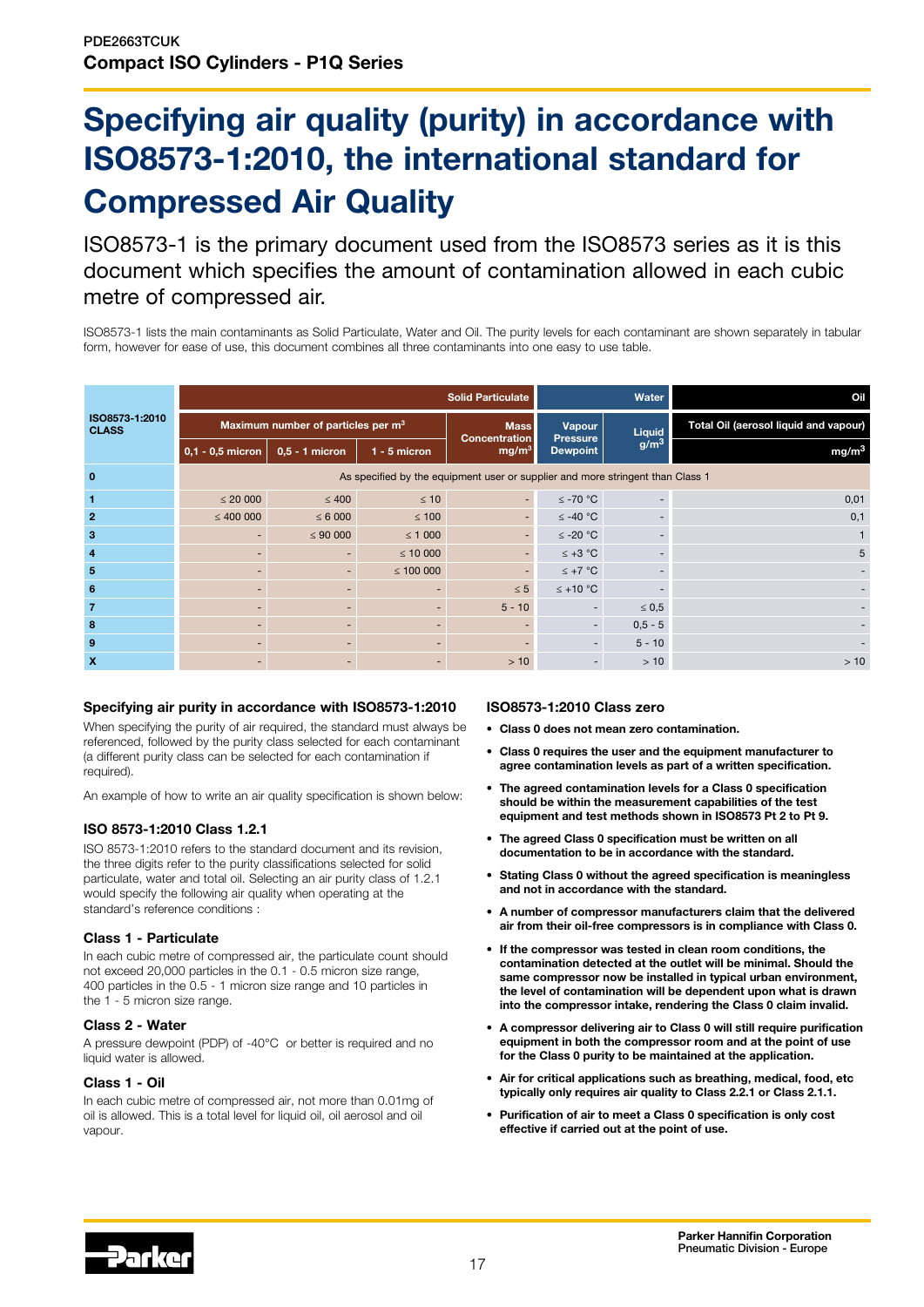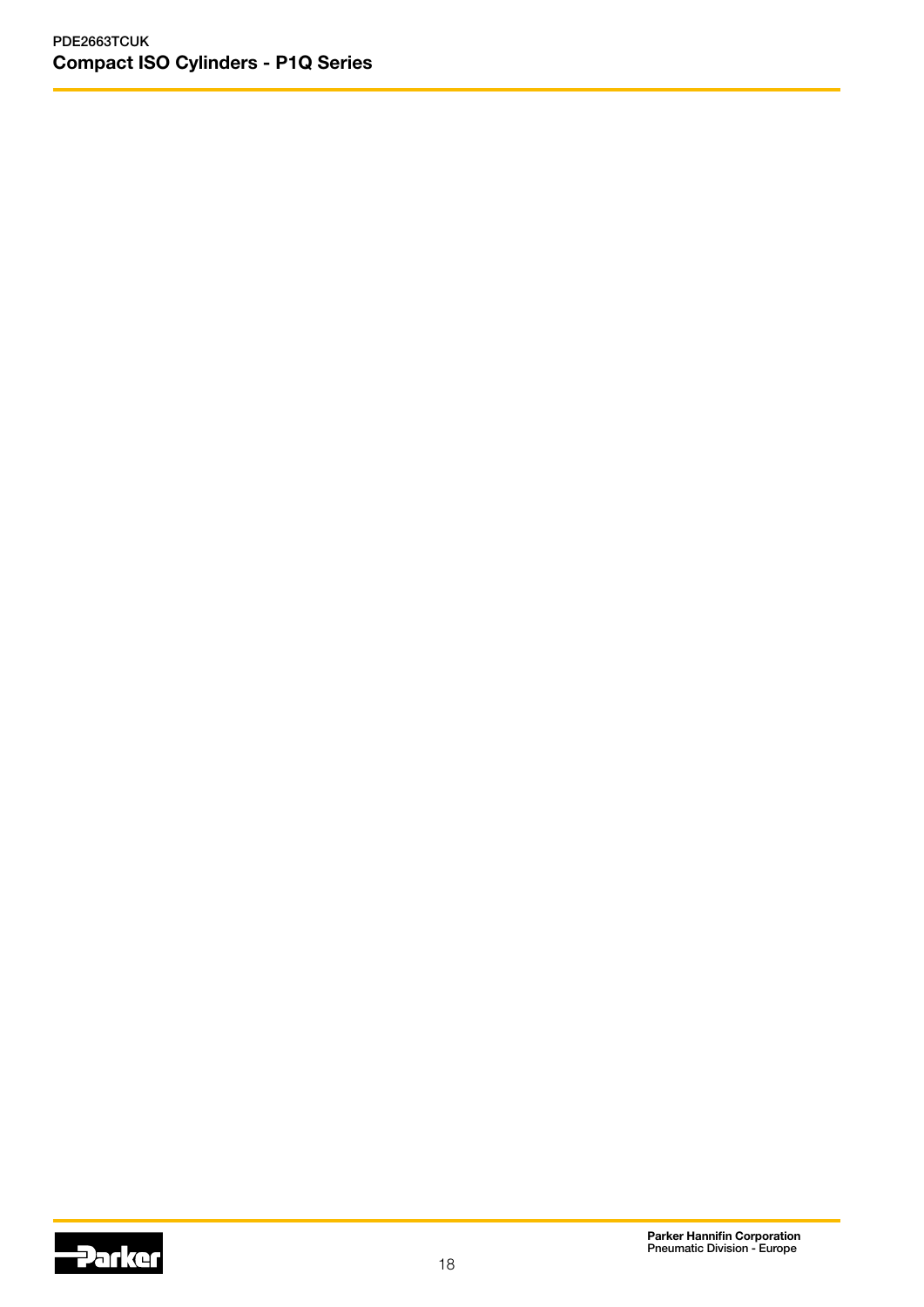